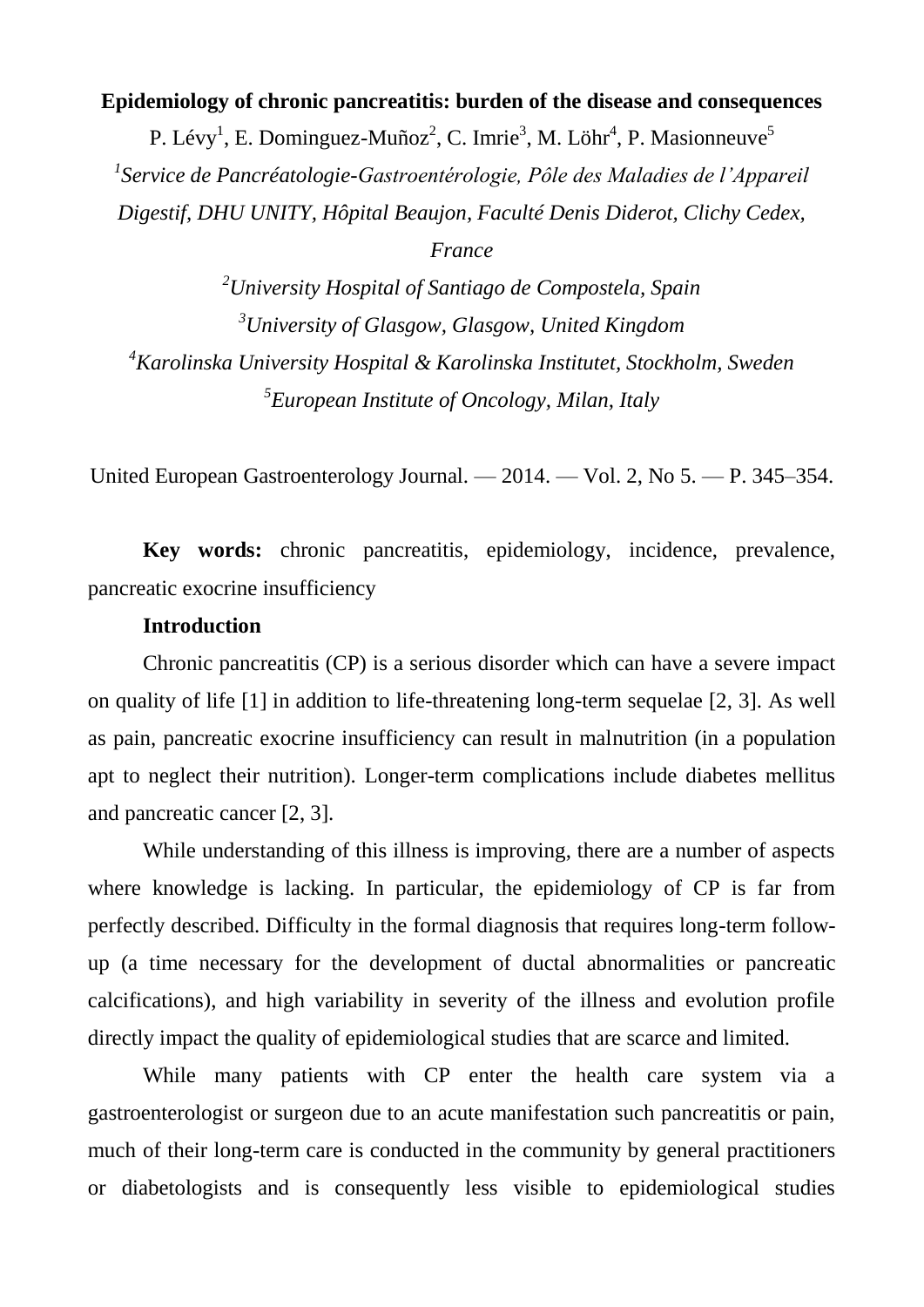performed in the gastroenterological milieu. However, studies in which the incidence of CP is estimated from the number of cases presenting to gastroenterologists or surgeons make the assumption that acute pancreatitis or onset of chronic abdominal pain are always early manifestations of CP, an assumption which is in part false.

Most cases of CP are associated with heavy alcohol intake and cigarette smoking, and the associated stigma makes longitudinal follow-up of these noncompliant patients by the same physician difficult to accomplish. Thus, the incidence of CP is easier to estimate than is its prevalence.

In the context of this imperfect understanding of the epidemiology, and particularly of the prevalence of CP, the objective of the present review is to assess the current state of knowledge of the epidemiology of CP and of pancreatic exocrine insufficiency.

#### **Problems in the diagnosis of chronic pancreatitis**

The problems encountered by epidemiological studies are further compounded by the difficulty in rigorously diagnosing CP. No simple and reliable diagnostic test exists for early CP, and definitive diagnosis can take years to obtain.

Because histology is usually not available, the diagnosis of CP is primarily based on the demonstration of pancreatic ductal or parenchymal morphological and/or functional changes that typically develop over time in the course of the disease [4]. Diagnosis of CP is thus mainly based on imaging procedures (magnetic resonance cholangiopancreatography (MRCP), computed tomography (CT) scan, endoscopic ultrasound (EUS)). Functional testing of the exocrine secretion in this context may be of help in cases with inconclusive morphological findings, but this is rarely used in clinical practice since values are often in the normal range, at least at the beginning of the disease. Functional testing gives positive results only when endocrine or exocrine secretory capacities are largely decreased, which is late in the course of the disease [5].

Due to gas interposition and a low sensitivity for detecting mild to moderate changes in the disease, abdominal ultrasound is far from an appropriate method for the diagnosis of this illness in clinical practice [6]. This method, widely used for the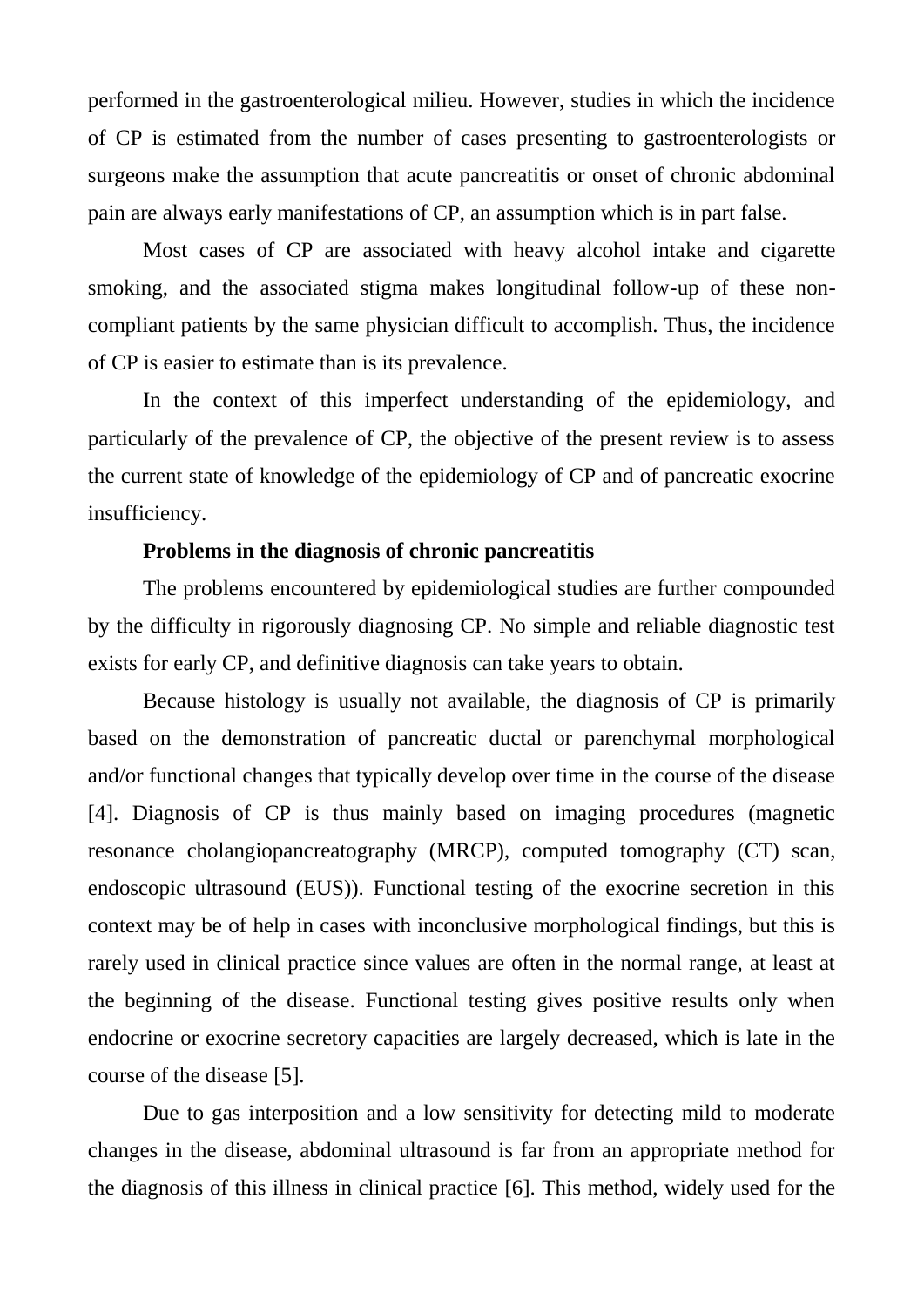diagnostic workup of patients with abdominal pain, will consequently miss the majority of patients with CP except those with advanced disease. While CT is an accurate method for detecting pancreatic calcifications and main duct dilation, it is not effective for earlier pancreatic changes such as mild parenchymal changes due to fibrosis [6].

MRCP, with or without secretin-induced stimulation of pancreatic secretion, associated with diffusion- weighted magnetic resonance imaging (MRI) or contrast (gadolinium)-enhanced MRI allows accurate evaluation of pancreatic ductal and parenchymal changes, together with a semi-quantitative evaluation of the pancreatic exocrine secretion [7, 8]. MRCP and MRI are therefore useful methods for the diagnosis of CP.

EUS is currently considered as the most accurate method for diagnosing CP as it demonstrates the presence and severity of pancreatic parenchymal and ductal changes with a high degree of accuracy (Table 1) [9, 10, 11]. The presence of five or more EUS criteria offers a high probability of a CP diagnosis, whereas the diagnosis is unlikely in patients with none to two EUS criteria. Patients with three or four EUS criteria of CP are in a grey zone where the disease can be over-diagnosed [9, 10, 11]. Nevertheless, most of these patients with 3-4 EUS criteria will actually have CP if a compatible clinical picture is present. EUS evaluation is, however, subjective, and there is a lack of standardisation in terms of the technique, nomenclature, and quantitative criteria used for CP [12, 13]. EUS needs general anaesthesia or deep sedation and is a rather invasive method that, while it can be repeated, is not appropriate for routine use.

Based on the scenario described above, it is easy to understand that the diagnosis of CP in clinical practice is a far from simple task. In practice, most cases of CP are identified from their clinical context (e.g. recurrent acute pancreatitis in heavy alcoholics) and confirmed several years later by abnormal duct imaging or the occurrence of pancreatic calcifications. Diagnosis of CP is even more difficult in the context of epidemiological studies, where simple, accurate and non-invasive tests are required. These considerations strongly suggest that CP is an under-diagnosed dis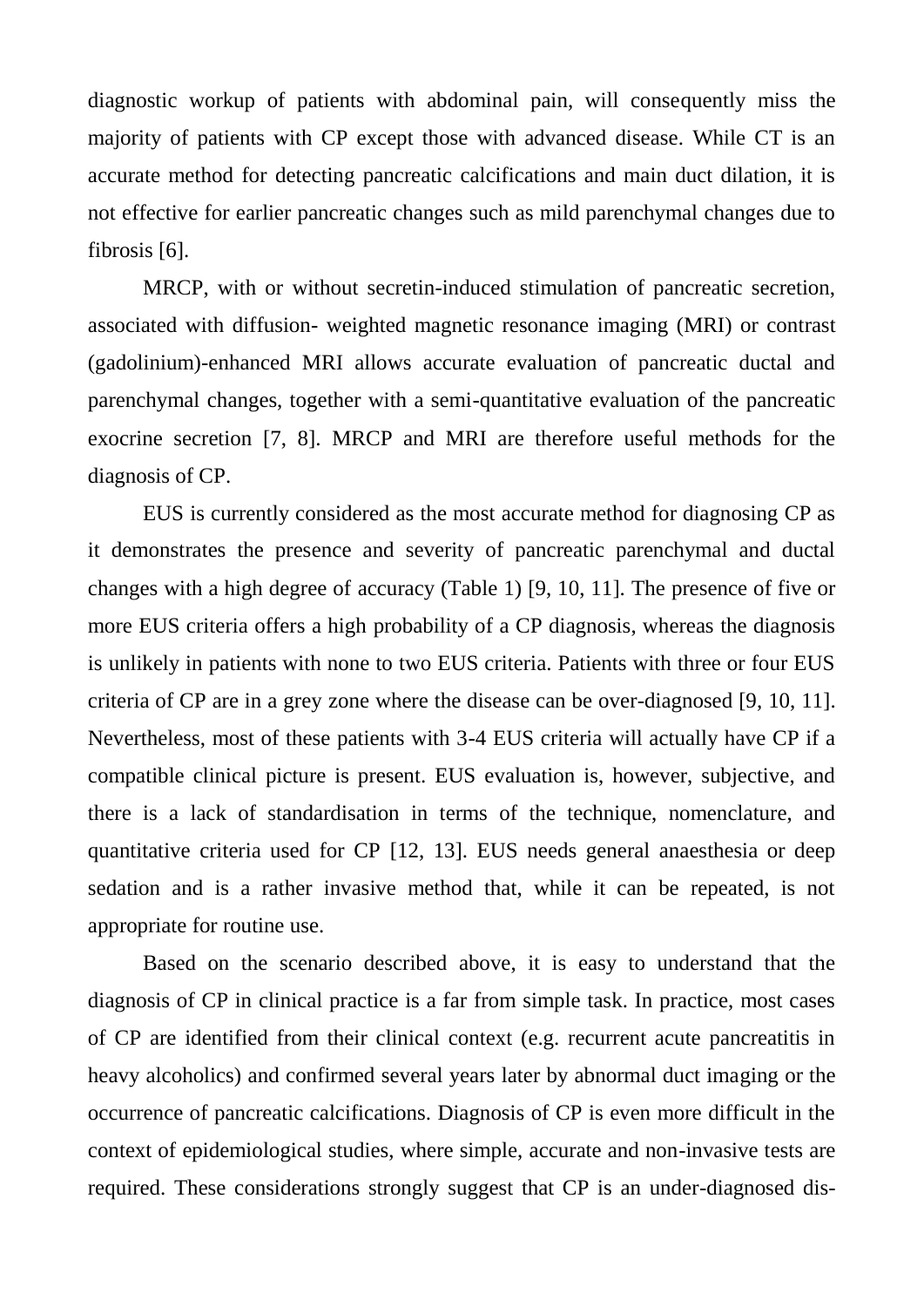ease. In this context, clinical guidelines for the diagnosis and treatment are clearly required; some have been initiated or are in development in several countries [14, 15, 16, 17, 18].

Table 1

# **Endoscopic ultrasound criteria of chronic pancreatitis (modified from Catalano et al. [12])**

| Features                           | Definition                                                                                                                           |  |  |  |
|------------------------------------|--------------------------------------------------------------------------------------------------------------------------------------|--|--|--|
| Parenchymal features               |                                                                                                                                      |  |  |  |
| Hyperechoic foci with shadowing    | Echogenic structures $\geq$ 2 mm in length and width that shadow                                                                     |  |  |  |
| Lobularity with honeycombing       | Well-circumscribed, $\geq$ 5 mm structures with enhancing rims and relatively echo-poor centres,<br>with $\geq$ 3 contiguous lobules |  |  |  |
| Lobularity without honeycombing    | Well-circumscribed, $\geq$ 5 mm structures with enhancing rims and relatively echo-poor centres,<br>with noncontiguous lobules       |  |  |  |
| Hyperechoic foci without shadowing | Echogenic structures $\geq$ 2 mm in length and width with no shadowing                                                               |  |  |  |
| Cysts                              | Anechoic, rounded/elliptical structures with or without septations                                                                   |  |  |  |
| Stranding                          | Hyperechoic lines of $\geq$ 3 mm in length in at least two different directions with respect to the<br>imaged plane                  |  |  |  |
| Ductal features                    |                                                                                                                                      |  |  |  |
| MPD calculi                        | Echogenic structures within the MPD with acoustic shadowing                                                                          |  |  |  |
| Irregularity of MPD contour        | Uneven or irregular outline and ectatic course                                                                                       |  |  |  |
| Dilated side branches              | 3 or more tubular anechoic structures each measuring $\geq$ 1 mm in width, budding from the<br>main pancreatic duct                  |  |  |  |
| Main pancreatic duct dilation      | $\geq$ 3.5 mm in body or $>$ 1.5 mm in tail                                                                                          |  |  |  |
| Hyperechoic duct margin            | Echogenic, distinct structure greater than 50% of the entire MPD in the body and tail                                                |  |  |  |

# **Epidemiology of chronic pancreatitis**

While incidence provides information on the risk of developing a disease within a specified period of time, prevalence provides information on how widespread the disease is in the population. When the incidence is about constant over time, prevalence can be estimated as the product of disease incidence and average disease duration, typically the median life expectancy in cases of chronic disease. Incidence is generally easier to ascertain, especially in diseases starting on an acute mode, than prevalence as it relies on first manifestations. Depending on the disease, the diagnosis can be accurately obtained from medical, radiological, surgical or pathological departments.

Estimates of the prevalence of a chronic disease might be obtained from different sources if available such as national or regional registries (e.g. cystic fibrosis registries), population or hospital surveys, hospital discharge data or, in the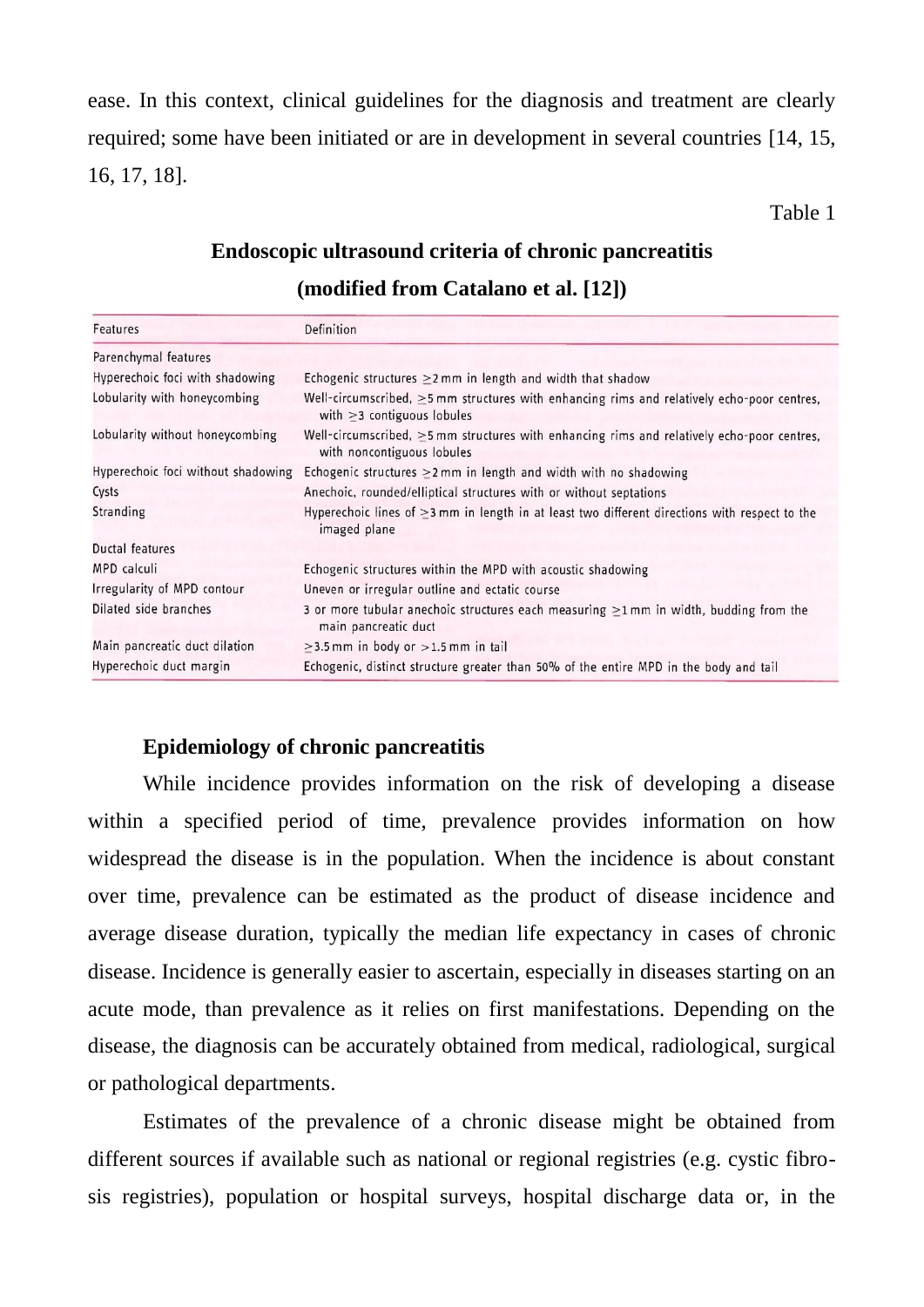absence of a direct measure, could be estimated using mathematical models based on available incidence and survival data.

Only scarce data are available on the prevalence and incidence of CP, while few reports on the long-term outcome and survival of selected series of patients with CP have been published.

The reported incidence rates are grossly in the same ranges (summarised in Table 2), varying from 4/100,000 in the UK [19] and US [20] to 13.4/100,000 in Finland [21], with intermediate incidence rates reported for Denmark (10) [22], Poland (5.0) [23], Germany (6.4) [24], the Czech Republic (7.8) [25], and France (7.7) [26]. There is a trend for the most recent studies to show a higher incidence of CP. Since alcohol consumption and smoking levels are stable or declining in many of the countries where studies have been conducted, the differences likely reflect changes in methodology or better diagnostic tools rather than absolute changes in incidence of CP.

Some studies suggest that the role of alcohol as an aetiological factor may be less marked in, for example, Japanese or American populations, than it is in European populations [27]. Other studies emphasise the role of smoking, not only as a significant aetiological co-factor in CP [28, 29, 30, 31], but also as a habit that accelerates the evolution and increases the mortality of CP [32].

Certain trends are common to all the studies: there is a significant gender difference; men have a higher incidence of CP than women, at least twice as high. There is a trend for the most recent studies to show a higher incidence of CP. In the study of Jaakkola et al. in Finland, for example, incidence increased by 26% between 1977 and 1989. A study in China showed a marked increase in the prevalence of CP between 1996 and 2003 (from 3.08/100,000 to 13.52/100,000). It is noteworthy in this study that, in contrast to other studies from the Asia-Pacific regions, the majority of cases were among middle-aged patients and that the areas most affected by the increase were in the most westernised part of China [33]. Given this historical trend towards increasing incidence of CP and the lack of recent epidemiological studies, it is likely that the literature (as represented in Table 2) underestimates the current true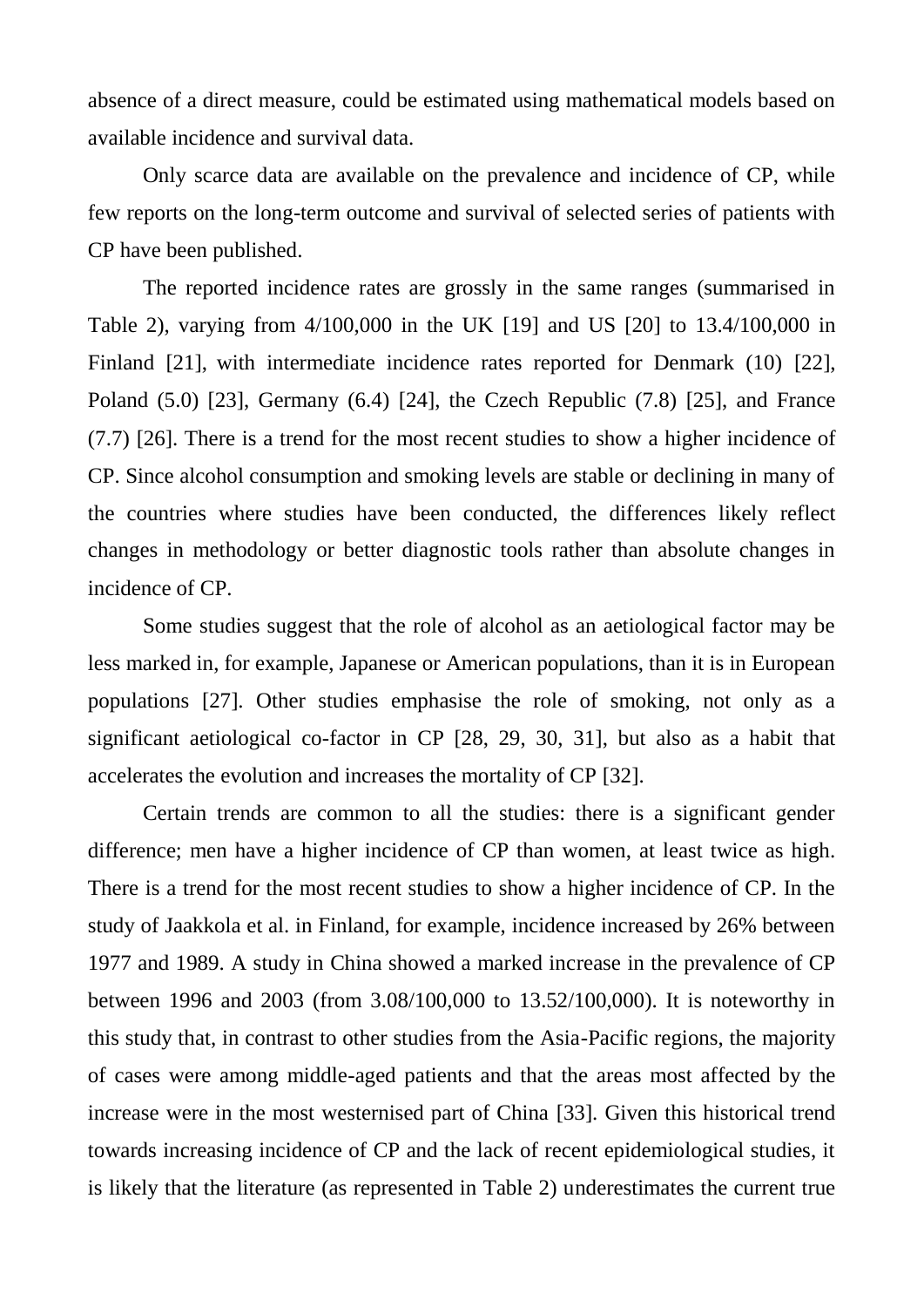rate of CP. In those studies where alcohol consumption was measured, a correlation between the increase in alcohol consumption and CP was a universal finding [21]. However, most of these studies were done in a period of generally rising alcohol consumption. In many countries in Europe, alcohol consumption has ceased to rise, (or has even begun to fall somewhat, particularly in southern Europe) but remains relatively high compared with the rest of the world [34].

The most recent epidemiological study (2006) in Europe in CP was conducted by one of the authors of this review (Levy et al.) [26]. This study recruited a significant fraction of all gastroenterologists in France and was methodologically rigorous. It was a cross-sectional epidemiological study that examined both the prevalence and incidence of CP. French gastroenterologists were asked to report the number of consultations undertaken for CP during a 3-month period and the number of new cases diagnosed during the same period.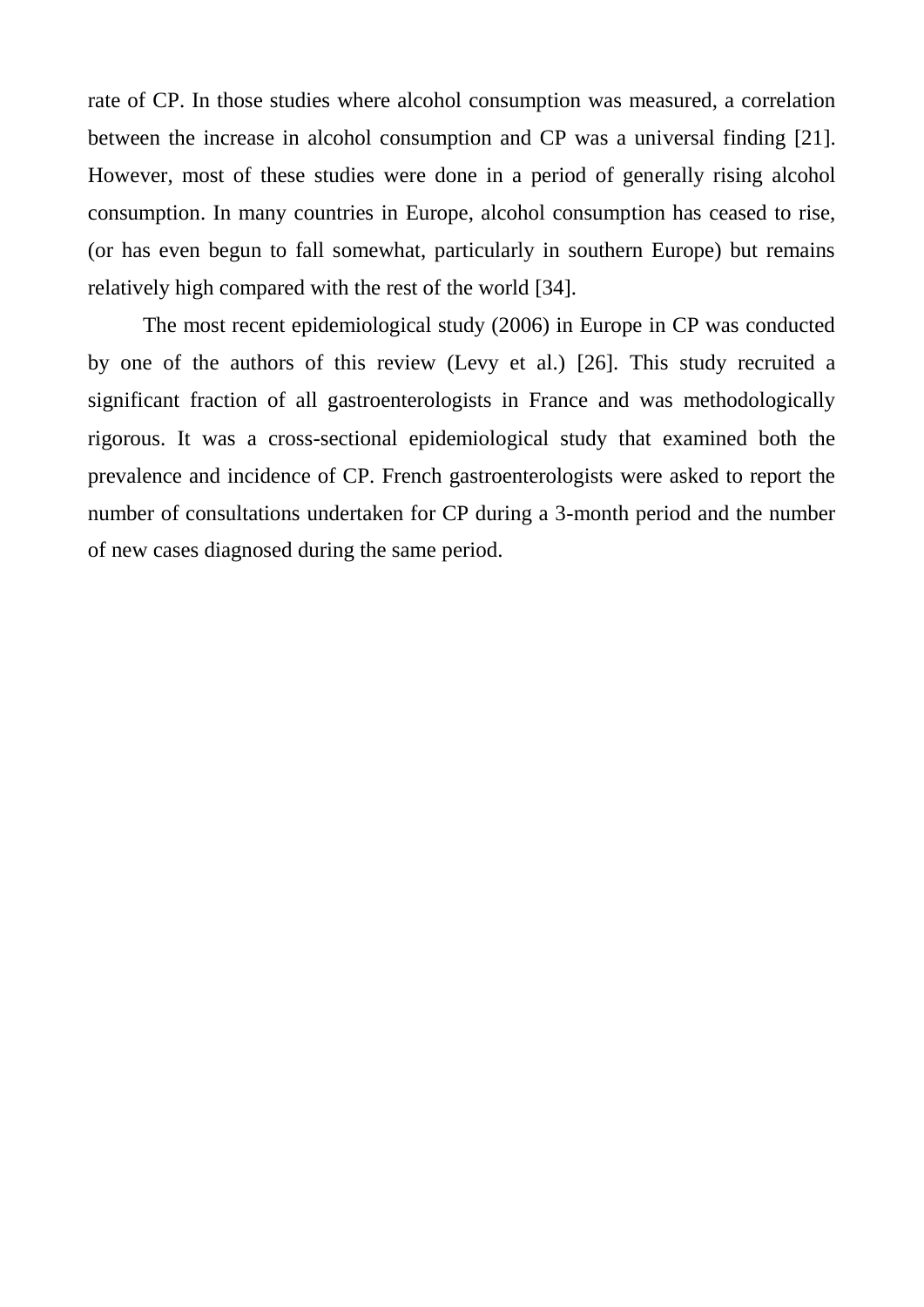# **Incidence of chronic pancreatitis**

|                                              | Incidence/           | Prevalence/   | Year of                |                |                                                           |                                                                                                                                                    |  |
|----------------------------------------------|----------------------|---------------|------------------------|----------------|-----------------------------------------------------------|----------------------------------------------------------------------------------------------------------------------------------------------------|--|
| Reference                                    | 100,000              | 100,000       | study                  | Country        | Patients                                                  | Notes                                                                                                                                              |  |
| Andersen et al., 1982 <sup>22</sup>          | 6.9<br>10.0          |               | 1970-1975<br>1975-1979 | Denmark        | Retrospective study of chronic<br>pancreatitis diagnoses  |                                                                                                                                                    |  |
| Dzieniszewski et al.,<br>1990 <sup>23</sup>  | 5.0                  | 17            | 1982-1987              | Poland         | Hospital survey                                           |                                                                                                                                                    |  |
| Johnson and Hosking,<br>1991 <sup>19</sup>   | $4.3$ (M)<br>2.1 (F) |               | 1960-1984              | UK             | Hospital discharge records                                | Four-fold increase in discharges for men<br>and two-fold increase in women<br>paralleled by increases in alcohol<br>consumption in the same period |  |
| Jaakkola and Nordback,<br>1993 <sup>21</sup> | 13.4                 |               | 1989                   | Finland        | Global survey from discharge records                      | Incidence of discharge for chronic<br>pancreatitis paralleled alcohol<br>consumption                                                               |  |
| Dite et al., 2001 <sup>25</sup>              | 7.9                  |               | 1999                   | Czech Republic | New cases registered among a<br>population of 1.3 million | 65% of patients with alcohol consump-<br>tion greater than 75 g/day                                                                                |  |
| Lankish et al., $2002^{24}$                  | 6.4                  |               | 1988-1995              | Germany        | Review of patient records from single<br>hospital         |                                                                                                                                                    |  |
| Lévy et al., 2006 <sup>26</sup>              | 7.7                  | 26.4          | 2003                   | France         | Survey among gastroenterologists                          |                                                                                                                                                    |  |
| Hirota et al., 2007 <sup>36</sup>            | 11.9                 | 36.9          | 2007                   | apan           | Survey of relevant hospital departments                   |                                                                                                                                                    |  |
| Wang et al., 2009 <sup>33</sup>              |                      | 3.08<br>13.52 | 1996<br>2003           | China          | Survey of hospital records                                |                                                                                                                                                    |  |
| Yadav et al., 2011 <sup>20</sup>             | 4.05                 | 41.76         | 1997-2006              | <b>USA</b>     | Hospital record survey and clinical<br>review             |                                                                                                                                                    |  |
| Garg and Tandon,<br>200454                   | $114 - 200$          |               |                        | India          | Survey in experts                                         |                                                                                                                                                    |  |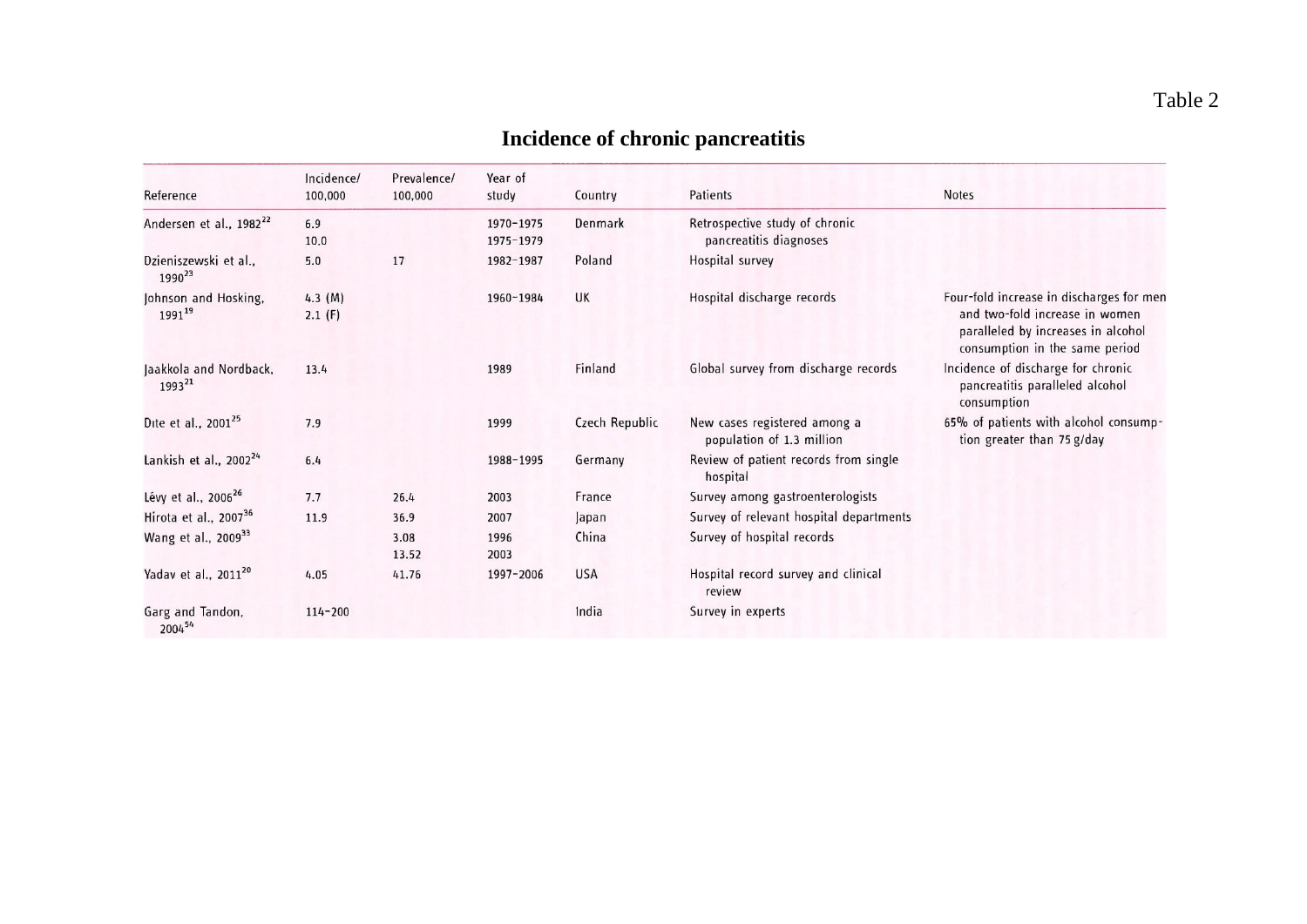A notable feature of this study was the apparent discrepancy between the incidence and prevalence of CP. This study estimated the prevalence at 15,830 cases and the incidence at 4646 per year (crude annual incidence: 7.8/100,000). Using the accepted epidemiological formula, these results would imply duration of illness of around 3.4 years. An older study in Poland (in a hospital setting) determined both incidence and prevalence and, while both were lower than in the recent study in France, the ratio of prevalence to incidence suggests a duration of illness of less than 4 years, which is also far from clinical experience [28].

This discrepancy needs explanation. CP patients typically attend, or are referred to, a gastroenterologist or a surgeon for their first bouts of illness as it has a more acute presentation (including acute pancreatitis and abdominal pain) than later (where pain is not usually a feature, or is at least masked by treatments and acute pancreatitis is rarer). After 5 or 10 years of chronic illness, the main problems encountered are pancreatic exocrine insufficiency and diabetes mellitus, and such long-term care is normally in the hands of a general practitioner or diabetologist. Quantifying the number of patients being followed by general practitioners/diabetologists and no more by gastrointestinal specialists is difficult, but can be crudely approximated from the preliminary study by Levy et al.: 41% of the general practitioners in the preliminary survey declared they saw at least one patient with CP on a regular basis in the last year, with a mean of 2.7 patients. Given there are approximately 56,000 general practitioners in France, this implies that 24.000 of them saw at least one patient, an average of around 65.000 CP patients. Some 30% of these patients (around 20.000) were not under the simultaneous care of a gastroenterologist and therefore invisible in the prevalence calculations of this study. A similar calculation applied to the patients under the care of diabetologists yields approximately a further 2500 patients invisible to surveys of gastroenterologists as a whole. These figures provide a prevalence estimate that is much more consistent with the incidence data collected by Levy et al. Using the incidence figure of 4646 (from this study with a more reasonable life expectancy figure of 20 years (see following discussion)), implies a prevalence of CP of 92,920 patients in France. This figure can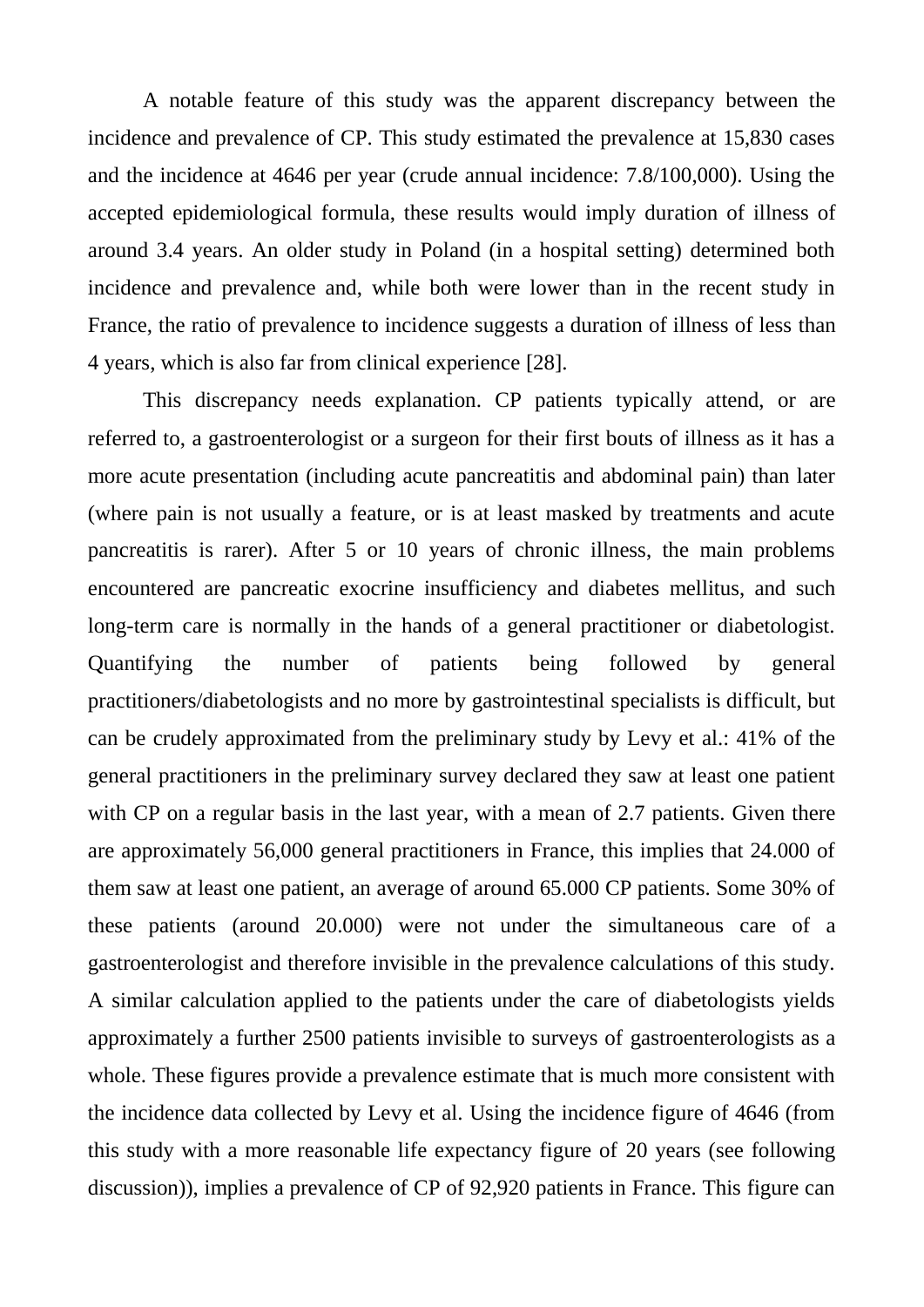be considered an outer limit of the number of CP patients, since their life expectancy is known to be somewhat impaired compared with the population as a whole [35].

This conclusion is confirmed by another recent epidemiological study performed in Japan in 2007 [36]. A large survey of 3027 hospital departments resulted in 1100 responses describing 6339 patients treated and 2217 new patients during the 1-year index period. The estimated incidence and prevalence were 11.9 and 36.9 per 100,000. Although comparing the incidence and prevalence of CP across populations with significant genetic and cultural differences is fraught with difficulty, it is noteworthy that the duration of illness implied in the Japanese study is very similar to that in the French study (3.1 vs. 3.4 years, respectively), and so far from clinical and investigational experience.

A recent study of the incidence and prevalence of CP in Olmstead County, USA, made use of unusual arrangements for the provision of medical care in its methodology [20]. In this US county, nearly all medical care is provided by a central hospital (renowned for keeping large longitudinal databases of patient records) and a single primary care centre. This permits more complete capture of epidemiological data than it is possible in the gastroenterologist-gatekeeper scenario. Interestingly, this study provided estimates of incidence (4.05/100,000) and prevalence (41.8/100,000), more in line with longevity estimates for patients with CP.

## **Natural history of chronic pancreatitis**

CP is an illness whose natural history can be grossly divided into three phases with huge overlap.

- **Early phase:** approximately the first 5 years of the illness are characterised by acute pancreatitis, pain, hospitalisations and surgical interventions.
- **Middle phase:** lasting 5-10 years in which acute manifestations are reduced, but stricture of the main biliary duct, chronic pseudocysts and other morphological changes such as duct strictures and pancreatic calcifications become apparent. Pancreatic insufficiencies progressively appear.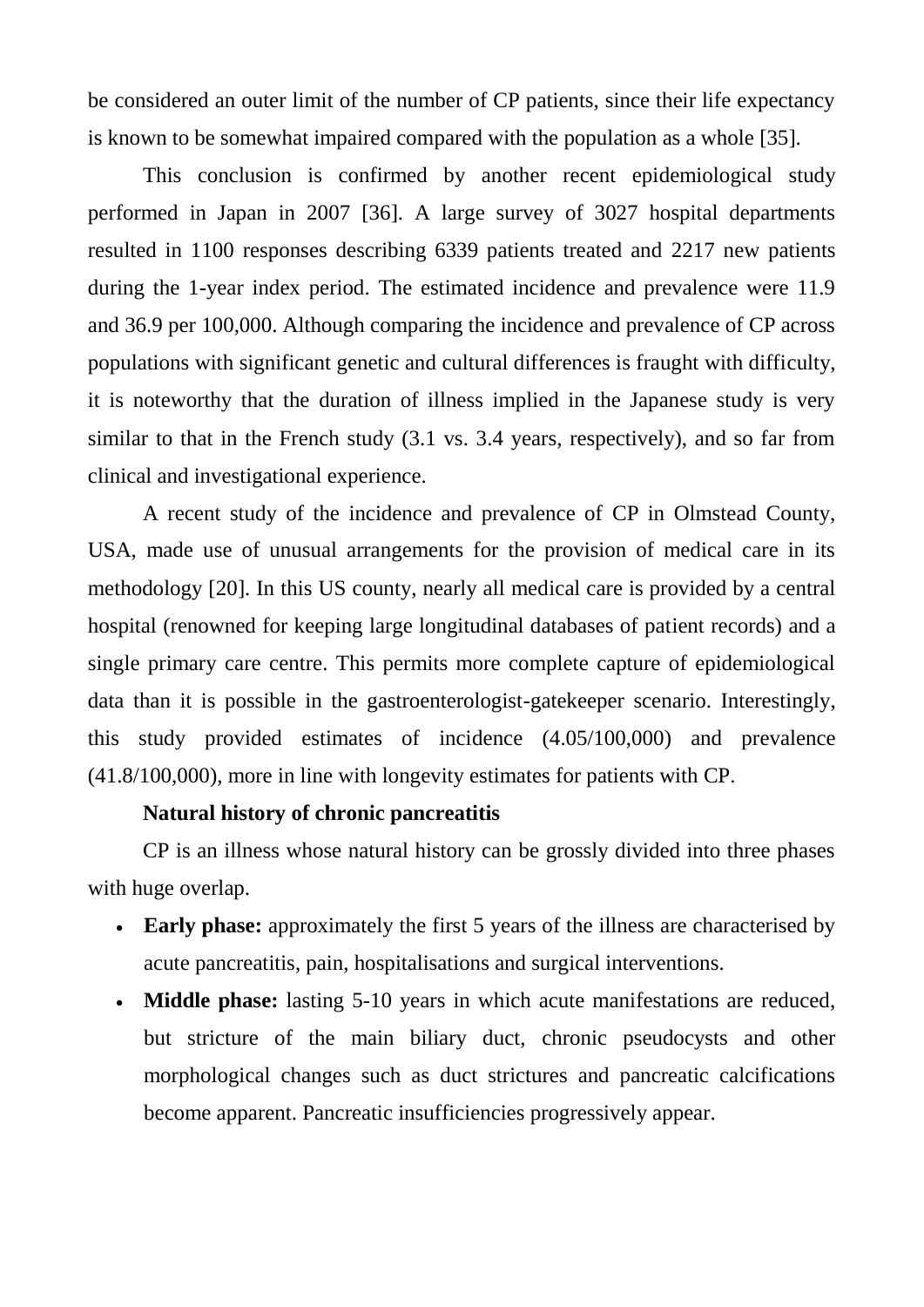**Late phase:** from approximately 10 years onwards, acute manifestations become rare and the focus should be put on diabetes mellitus and pancreatic exocrine insufficiency.

The progression and duration of these phases are highly dependent on the causative factors and vary from one patient to another. Further, the sequence of events is not canonical, i.e. the various symptoms (pain, calcifications/stones, diabetes mellitus, exocrine insufficiency) can occur in all possible sequences [37]. The rate and severity of progression are influenced by the continuation or otherwise of alcohol and tobacco usage [38]. Smoking is currently proposed to be the driving force behind the progression of pancreatitis. Fibrosis, which progresses as a consequence of a repeated inflammatory response, develops, with a corresponding reduction in exocrine and endocrine tissues [39].

The relevance of the natural history of CP has two important implications for epidemiological studies. Gastroenterologists are most likely to become involved in the care of patients with CP during the early phase of the disease, in which pain and surgical interventions are principle features of the illness. Thus, surveys of gastroenterologists can yield useful incidence data, since the gastroenterologist acts as a gatekeeper through whom many patients with acute manifestations pass. However, the gatekeeper role of the gastroenterologist might be bypassed in those patients whose illness does not follow the 'classical' course, or in whom disease is already advanced and does not need digestive specialist care. Such patients would not be visible to surveys of gastroenterologists.

## **Duration of disease in chronic pancreatitis**

In common with the epidemiology, studies on the long- term survival of patients with CP are scarce and recent data scarcer still; only a single study includes data from patients treated after the turn of the century. The available data are summarised in Table 3. In 1984, Ammann et al. [40] reported on 245 patients with CP (163 with alcoholic relapsing pancreatitis). The median survival time in alcoholic CP was 20-24 years after disease onset. Lowenfels et al. [28] evaluated survival of 2015 patients with CP as part of an international multicentre study (Switzerland,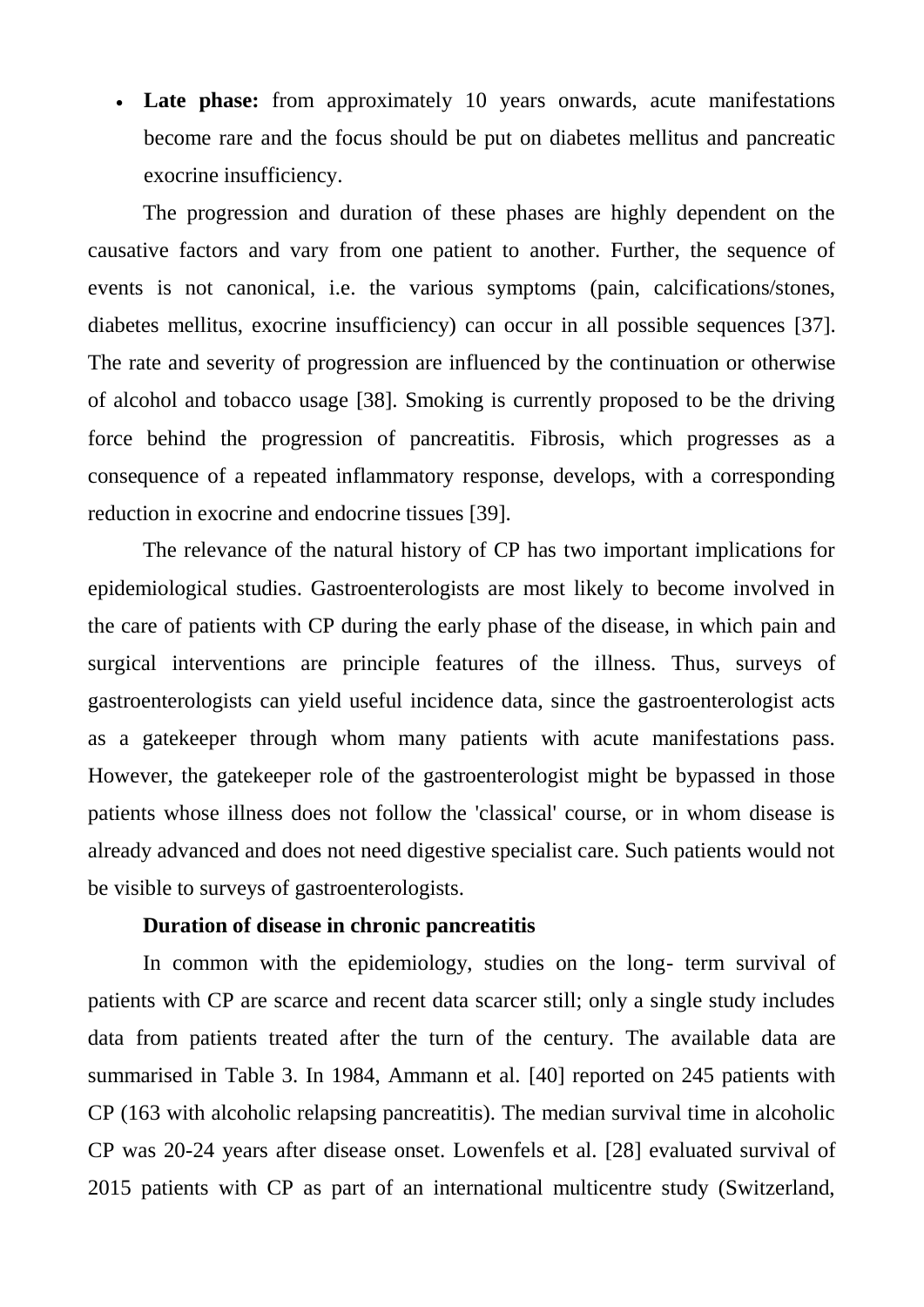Germany, USA, Italy, Sweden, Denmark). In all, 559 deaths were observed. Overall survival at 10 years was 70% and 45% at 20 years. Cavallini et al. [41] followed 715 patients with CP seen at the university of Verona, Italy, for a median follow-up of 10 years. The mean age at onset of disease was 41 years. The 5-, 10-, 15- and 20-year mortality rate was, respectively, 3%, 13.7%, 25.7% and 37%. Most of these patients were also included in the Lowenfels study. Thuluvath et al. [42], in a retrospective study, studied 193 consecutive patients admitted to the Johns Hopkins Hospital, USA, for the control of pain or a complication of CP. Long-term follow-up (mean 10 years) was available for 107 patients. The 5, 10- and 15-year mortality rate was, respectively, 14%, 18%, and 20%. Schnelldorfer et al. [43] followed 229 patients who underwent surgery for CP at the Medical University of South Carolina, USA. One- year, 3-year, and 5-year survival was 97%, 87%, and 82%, respectively. Pedrazzoli et al. [35] followed 170 patients (95% were smokers) who underwent and survived surgery for CP in Padova, Italy, for a median duration of 15.5 years. Death rate after 5, 10, 15, 20, 25 and 30 years was 15.3, 34.4, 48.4, 62.0, 71.9 and 76.5. The median survival was 15.5 years (95% CI=13.3–18.5). A smaller study (82 patients) by Seican and colleagues found a higher death rate of 17% during a relatively short follow-up of  $25 \pm 17$  months [44].

In all these studies, it is noteworthy that the majority of death (60-75%) is due to extrapancreatic consequences of alcohol and smoking over use (e.g. lung or oesophageal cancer, liver cirrhosis, heart attack) rather than CP by itself.

Only a single study has compared the mortality of CP with that of the population as a whole; a study in France compared the mortality and causes of mortality in 240 CP patients with that of matched control group from the general population. The mean age at onset of CP was 41.5 years and the mean age at death for the 57 patients who died during 8.7 years of follow-up was 52.3 years. The excess mortality compared with a matched French population was 35.8% over a 20-year course of illness [45].

From these reports (summarised in Table 3), it emerges that the median survival of CP patients is between 15 and 20 years from onset, and moreover,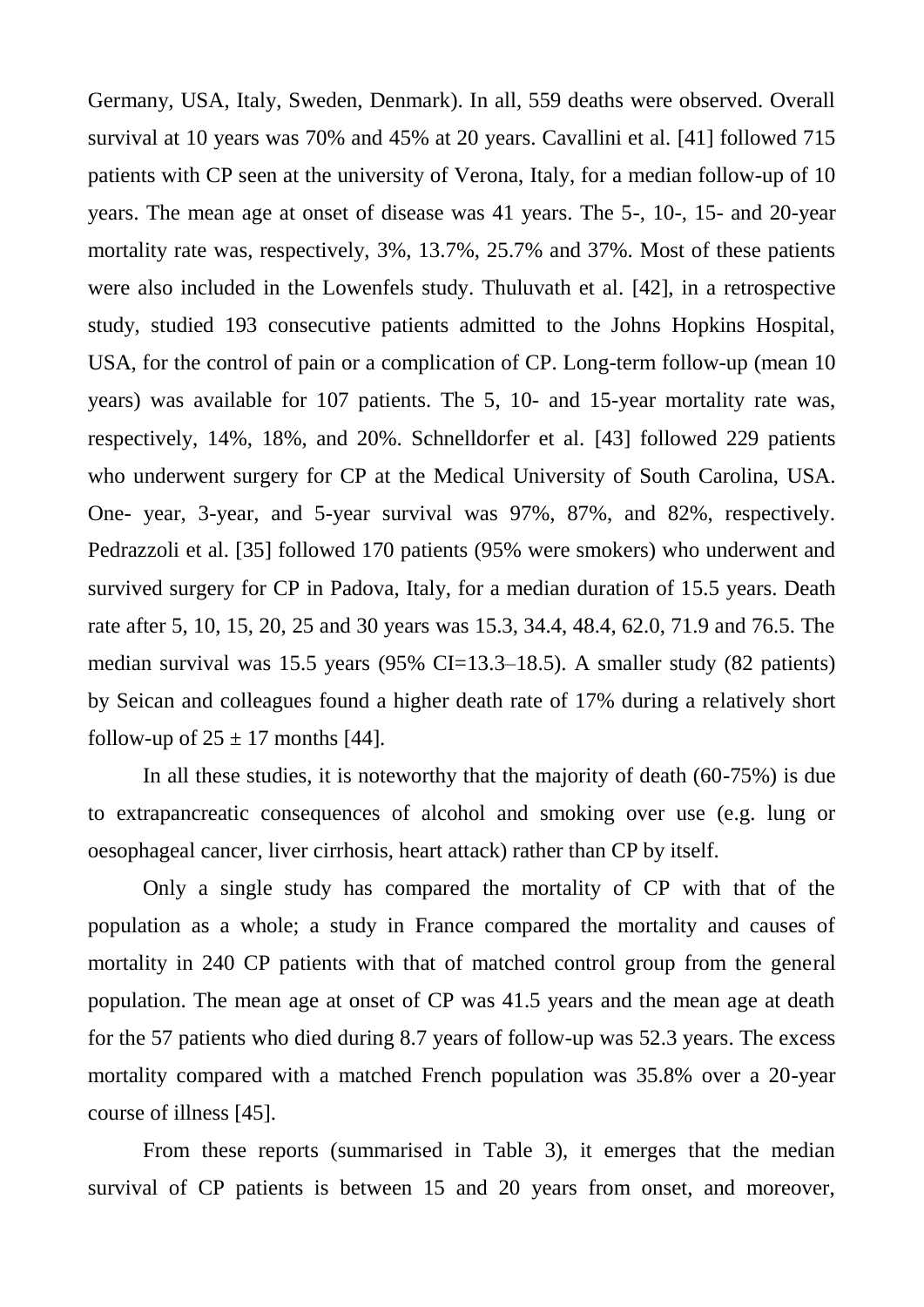diagnosis is often delayed for several years from the start of the disease. In the studies by Thuluvath et al. [42] and Schnelldorfer et al. [43], for which follow-up was shorter, 82% and 75% of patients, respectively, were still alive after 10 years. We should keep in mind that the majority of patients with CP are heavy smokers, and are therefore exposed to the additional hazard of smoking. As a long-term follow-up of 34,439 male British doctors [46] demonstrated, on average, cigarette smokers die about 10 years younger than non-smokers, so we should expect that the life expectancy of patients with CP should be at least 10 years shorter than that of the general population. In the context of the most recent epidemiological data [26], life expectancy at age 51 (median age of patients in this study) in France is 29.18 years for men and 34.92 for women (INED) [47]). Thus, the life expectancy of patients with CP, for whom smoking is a major determinant of death [28], is likely to be diminished significantly compared with the population at large. Clinical wisdom suggests a median survival in the range 15-20 years.

Table 3

| Reference                                | N    | Patients (years)         | Mean age Enrolment<br>Period | Death rate % |      |      |      |      |      |                                                                |
|------------------------------------------|------|--------------------------|------------------------------|--------------|------|------|------|------|------|----------------------------------------------------------------|
|                                          |      |                          |                              |              |      |      |      |      |      | 5-year 10-year 15-year 20-year 25-year 30-year Median survival |
| Ammann et al., 198440                    | 245  |                          |                              |              |      |      |      |      |      | $20 - 24$ years in<br>alcoholic chroni<br>pancreatitis         |
| Levy et al., 1989 <sup>45</sup>          | 240  | 41.5                     | Assessed 1987                |              |      |      | 35.8 |      |      |                                                                |
| Lowenfels et al., 1994 <sup>28</sup>     | 2015 | 46                       | $1946 - 92$                  | 15.0         | 30.0 | 45.0 | 55.0 |      |      |                                                                |
| Cavallini et al., 1998 <sup>41</sup>     | 715  | 41                       | $1971 - 95$                  | 3.0          | 13.7 | 25.7 | 37.0 |      |      |                                                                |
| Thuluvath et al., 2003 <sup>42</sup>     | 107  | $\overline{\phantom{a}}$ | $1979 - 89$                  | 14.0         | 18.0 | 20.0 |      |      |      |                                                                |
| Schnelldorfer et al., 2007 <sup>43</sup> | 229  | 46                       | 1995-2003                    | 18.0         | 25.0 |      |      |      |      |                                                                |
| Pedrazzoli et al., 2008 <sup>35</sup>    | 170  | 45                       | $1970 - 99$                  | 15.3         | 34.4 | 48.4 | 62.0 | 71.9 | 76.5 | 15.5 years                                                     |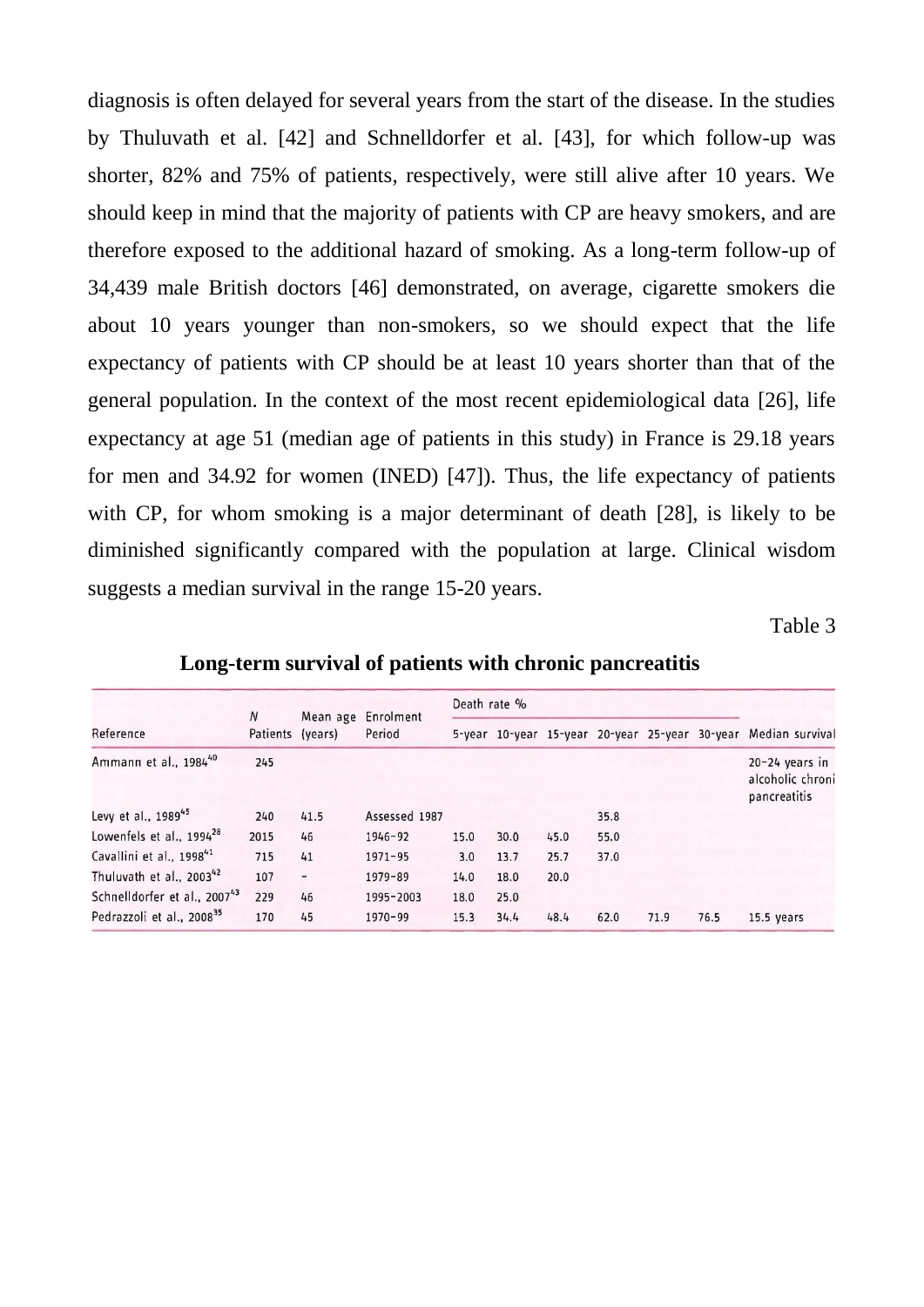### **Pancreatic exocrine insufficiency**

A large subset of patients with CP will suffer from pancreatic exocrine insufficiency and consequent malnourishment due to impaired digestion of nutrients, in particular fats, micronutrients and proteins. Although a proportion of patients present initially with abnormal pancreatic exocrine function, it is commonly associated with several years of evolution. Pancreatic function tests have therefore been used over decades for the diagnosis of the disease [5]. With this aim, only the secretin-pancreozymin test and the endoscopic test are sensitive enough. These tests are both invasive and cumbersome for routine use in clinical practice. The use of other functional tests such as the quantification of the coefficient of fat absorption and the  ${}^{13}$ C-mixed triglyceride breath test are limited to just a few teams [5, 48]. Measurement of faecal fat output is complex, requires complete stool collection over at least 2 days and a lipid-rich diet for 4-5 days. In daily practice, it is very rarely performed nowadays. Faecal elastase is useful for detecting moderate to severe reduction of pancreatic secretion in patients with CP [5, 49]. This test has the advantages of being simple, non-invasive and easily applicable to routine clinical application, but sensitivity for the diagnosis of patients with non-advanced CP is limited. Other tests used in the past (e.g. Lundh test, N-benzoyl-tryosyl paraaminobenzoic acid test, pancreolauryl test, amino acid consumption test) are often no longer available for clinical practice.

A comprehensive meta-analysis of non-invasive pancreatic function tests concluded that none of the available methods possessed sufficient validity to diagnose mild to moderate pancreatic exocrine insufficiency [50].

However, the assessment of pancreatic exocrine insufficiency is difficult to accomplish. Clinical diagnosis is possible, but unreliable [51]. The rate of pancreatic exocrine insufficiency in patients with CP is not well studied and where it has been studied, there is considerable variation between studies depending mostly on the duration of the diseases in selected patients (Table 4). The dearth of reliable information in this area is due partly to the lack of easily applied clinical tests and partly to the steep rise in the proportion of CP patients with pancreatic exocrine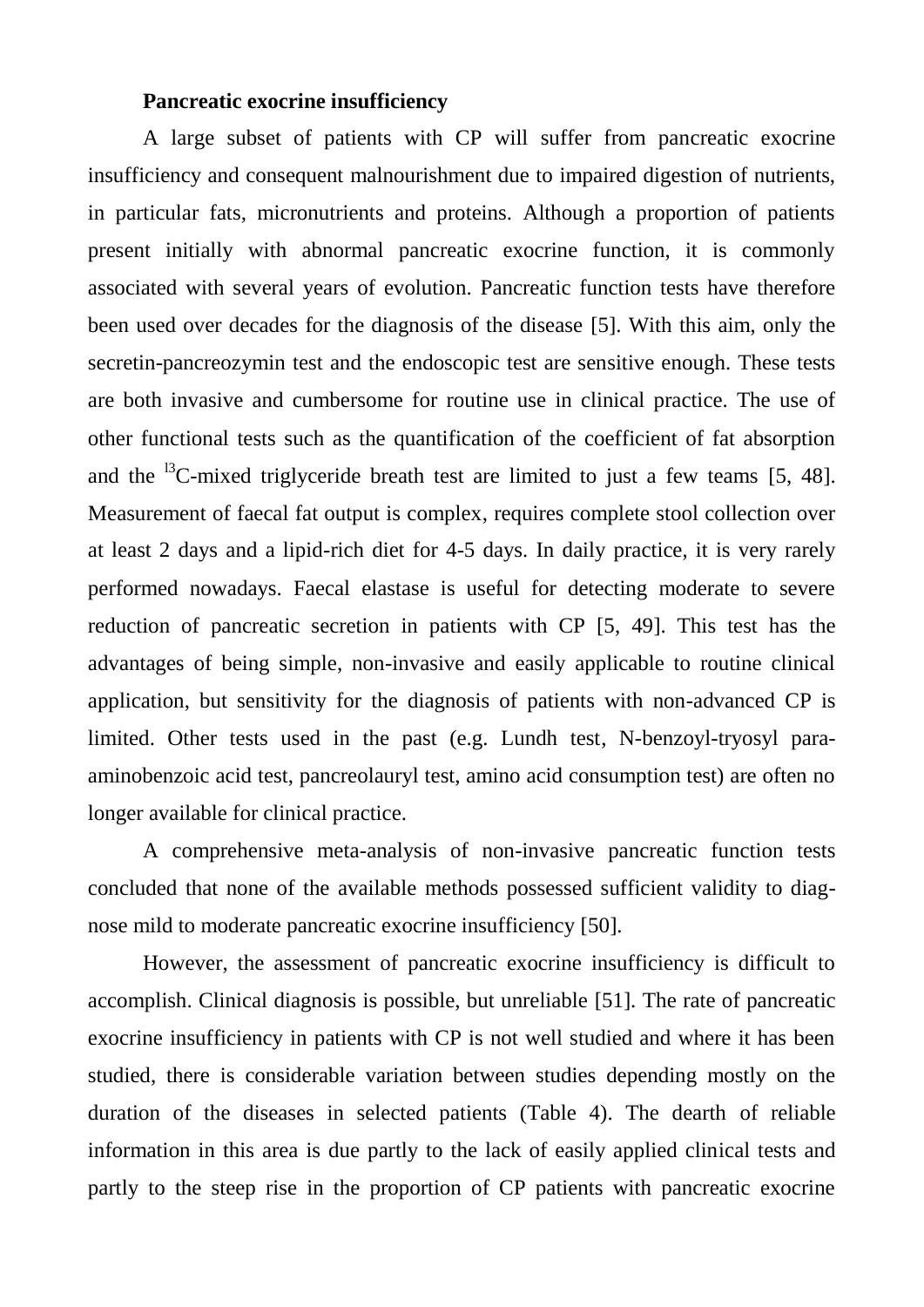insufficiency as the disease progresses. A study of 155 patients with CP in a medical rehabilitation centre (whose nutrition was presumably under medical control) revealed 32% of the patients had a body mass index (BMI) less than  $20 \text{kg/m}^2$ , 57% had diarrhoea and 24% steatorrhoea greater than 30g/day [52]. Similarly, patients with CP awaiting elective surgery had a median BMI of 22 kg/m<sup>2</sup>.

A cross-sectional study of patients with alcoholic and idiopathic CP suggests that pancreatic exocrine insufficiency is considerably more widespread than is generally assumed. Using acid steatocrit and triolein breath tests, this study identified malabsorption in 72% of patients, of whom only around one-third complained of clinical steatorrhoea. Exocrine dysfunction was present in 63% of patients after 5 years of CP and 94% of those with disease lasting 10 years or more [53]. Around 10% of CP patients with exocrine insufficiency have no pain and their diagnosis derives from investigation of either diabetes or steatorrhoea.

In summary, these studies (summarised in Table 4) suggest that the prevalence of pancreatic exocrine insufficiency among patients with CP varies widely from low/moderate (11-20%) to very high (85-94%). It is reasonable to reckon that pancreatic exocrine insufficiency is a feature in 35-50% of patients 10 to 15 years after clinical onset, and generally increases thereafter. However, cross-sectional, especially hospital or gastroenterologist-based surveys, face the same difficulties in studying the epidemiology of pancreatic exocrine insufficiency as they do in estimating the prevalence of CP. Pancreatic exocrine insufficiency is predominantly a feature of late-stage CP, and most of these patients are invisible to hospital- and gastroenterologist-based surveys since they are treated in the community.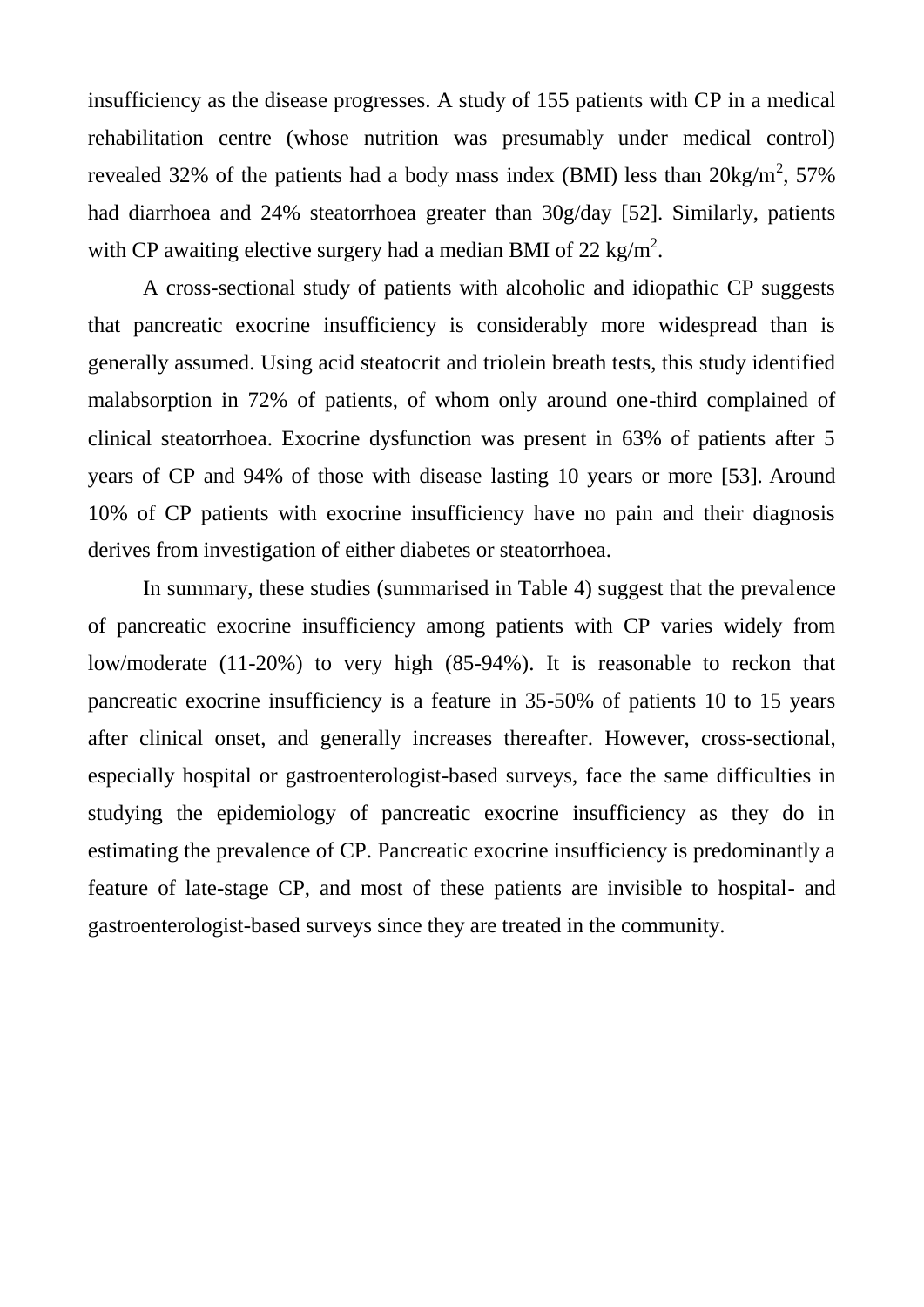# Table 4

# **Prevalence of pancreatic exocrine insufficiency in patients with chronic pancreatitis**

| Reference                           | Country     | <b>Study Type</b>         | Method of diagnosis                                                                                  | Patient population                                                                   | Period            | Pancreatic<br>exocrine insufficiency                                                     |
|-------------------------------------|-------------|---------------------------|------------------------------------------------------------------------------------------------------|--------------------------------------------------------------------------------------|-------------------|------------------------------------------------------------------------------------------|
| Lott, 1997 <sup>55</sup>            | <b>USA</b>  | Review                    |                                                                                                      |                                                                                      | 1958-1995         | 30% in mild and 85% in<br>severe chronic pancreatitis                                    |
| Dumasy et al., $2004^{51}$          | Belgium     | Cross-sectional, hospital | Clinical steatorrhoea                                                                                | 60 patients with pancreatitis<br>944 alcoholic, 16 idiopathic                        | <b>NR</b>         | 63% within 5 years, 94%<br>after 10 years                                                |
| Eddes et al., 1999 <sup>56</sup>    | Netherlands | Cross-sectional, hospital | Clinical symptoms<br>(weight loss, steatorrhoea)                                                     | 45 patients with chronic pancreatitis                                                | <b>NR</b>         | 56%                                                                                      |
| Jarosz et al., 2003 <sup>57</sup>   | Poland      | Population-based          | Clinical symptoms                                                                                    | 389 patients with chronic pancreatitis                                               | 1982-2001         | $<$ 5 years duration: 5.1%<br>3-10 years duration: 19.4%<br>$>$ 10 years duration: 36.5% |
| Lévy et al., 2006 <sup>26</sup>     | France      | Cross-sectional study     | Clinical signs $(76.7%)$<br>Measurement critaecal<br>pancreatic enzymes (5.8%)<br>Faecal fat (27.1%) | 1748 chronic pancreatitis<br>patients identified in survey<br>of gastroenterologists | 4 months.<br>2003 | Prevalence 36%                                                                           |
| Frulloni et al., 2006 <sup>58</sup> | Italy       | Prospective study         | Not stated                                                                                           | 834 patients with chronic pancreatitis                                               | <b>NR</b>         | Prevalence 31-45%                                                                        |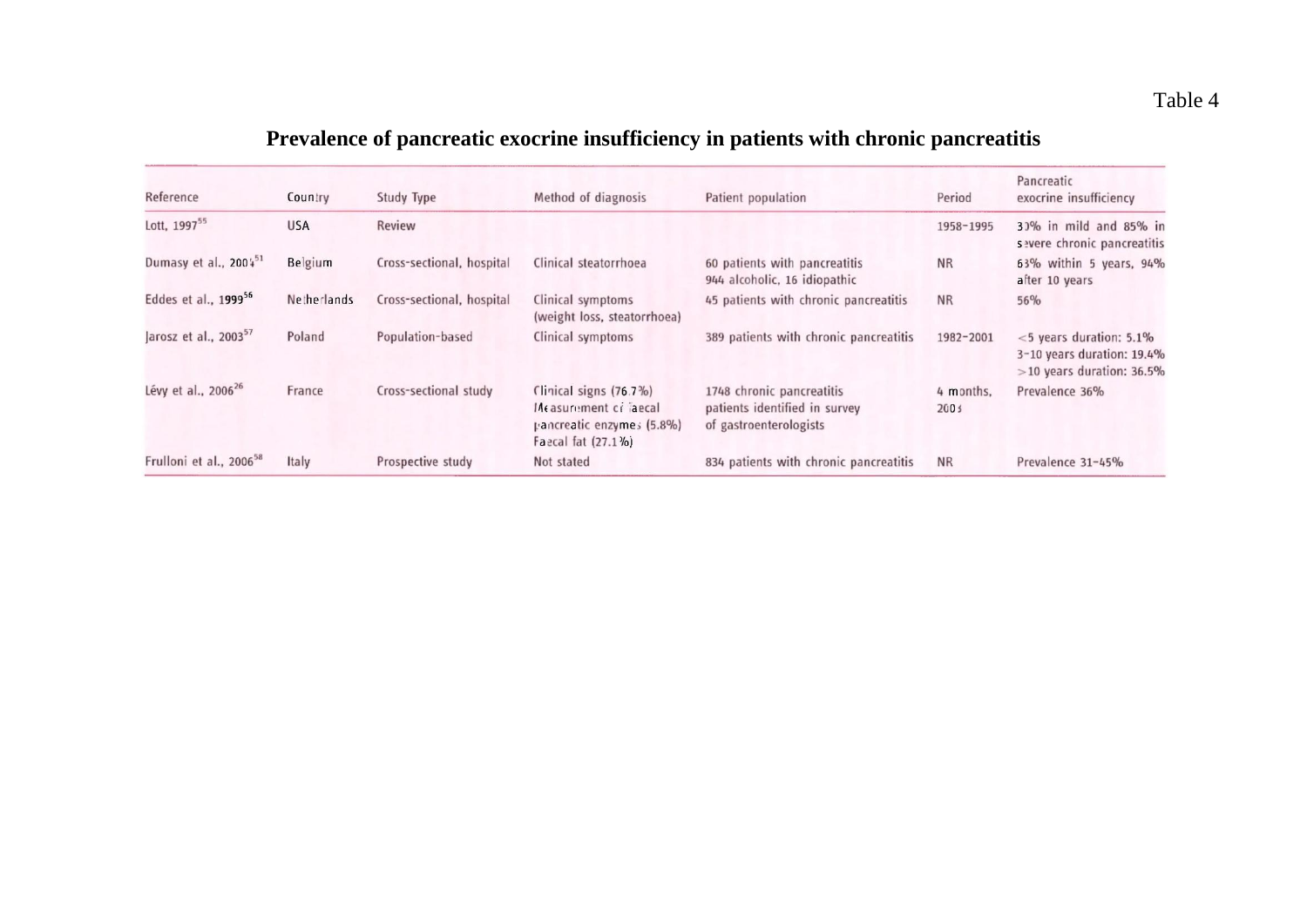### **Conclusion**

Understanding of the epidemiology of CP has not improved in the last decade. The 2003 study by Levy et al. found an incidence of 7.8/100,000. This implied a prevalence of 90,000 patients in France (120-143/100,000), assuming a life expectancy of 20 years from onset of CP. The authors consider that the prevalence of the disease is probably underestimated for a variety of reasons, not least of these being the unreliability of alcohol-dependent patients in attending either hospital outpatient clinics or general practitioner facilities. More accurate incidence and prevalence data may in future be identified by greater utilisation of improved diagnostic approaches such as EUS. Coordination of data recording on CP patients by specialists in gastroenterology, diabetes, nutrition, surgery, psychiatry and general practice is needed to learn more about this disease in order to further medical knowledge.

### **Funding**

Assistance with the preparation of the manuscript was provided by Dr J. F. Stolz and funded by Abbott.

## **Conflict of interest**

P. Lévy has received honoraria and reimbursement grants for congress registration and travel from Solvay and Abbott and Mayoly Spindler on an irregular basis; M. Löhr has received honoraria from Solvay and Abbott; E. Dominguez-Muñoz has acted as advisor and speaker for Solvay and Abbott С. Imrie has received honoraria from Solvay and Abbott for consultancy and lecturing activities.

# **Acknowledgements**

This review is based on the proceedings of the Chronic Pancreatitis Epidemiology Expert Working Group that was convened by Abbott in 2011. The Expert Working Group comprised the authors of this manuscript.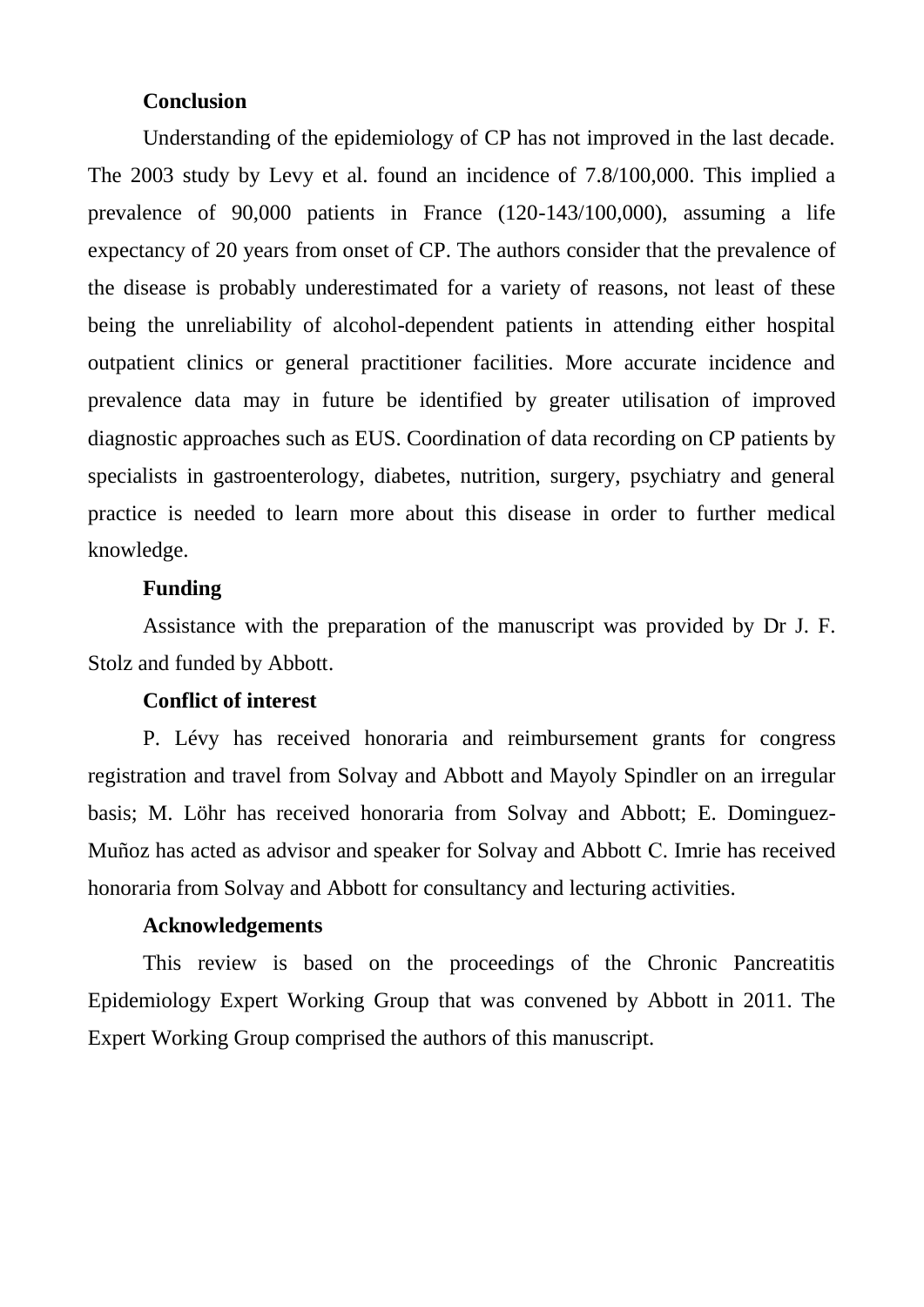#### **References**

- 1. Outcome and quality of life in chronic pancreatitis / G. Talamini, C. Bassi, G. Butturini [et al.] // JOP. — 2001. — Vol. 2. — P. 117–123.
- 2. Pancreatitis and the risk of pancreatic cancer. International Pancreatitis Study Group / A. B. Lowenfels, P. Maisonneuve, G. Cavallini [et al.] // N. Engl. J. Med. — 1993. — Vol. 328. — P. 1433–1437.
- 3. Risk factors for diabetes mellitus in chronic pancreatitis / D. Malka, P. Hammel, A. Sauvanet [et al.] // Gastroenterology. — 2000. — Vol. 119. — P. 1324–1332.
- 4. Banks P. A. Classification and diagnosis of chronic pancreatitis / P. A. Banks // J. Gastroenterol. — 2007. — Vol. 42, Suppl. l7. — P. 148–151.
- 5. Dominguez-Munoz J. E. Diagnosis of chronic pancreatitis. Functional testing / J. E. Dominguez-Munoz // Best Pract. Res. Clin. Gastroenterol. — 2010. — Vol. 24.  $-$  P. 233–241.
- 6. Advanced imaging of chronic pancreatitis / N. E. Choueiri, N. C. Balci, S. Alkaade [et al.] // Clin. Gastroenterol. Rep. — 2010. — Vol. 12. — P. 114–120.
- 7. Diagnosis of chronic pancreatitis by using apparent diffusion coefficient measurements at 3.0-T MR following secretin stimulation / M. F. Akisik, K. Sandrasegaran, S. G. Jennings [et al.]  $\#$  Radiology. — 2009. — Vol. 252. — P. 418–425.
- 8. Balci C. MRI assessment of chronic pancreatitis / C. Balci // Diagn. Interv. Radiol. — 2011. — Vol. 17. — P. 249–254.
- 9. Endoscopic ultrasonography in chronic pancreatitis : a comparative prospective study with conventional ultrasonography, computed tomography, and ERCP / L. Buscail, J. Escourrou, J. Moreau [et al.] // Pancreas. — 1995. — Vol. 10. — P. 215–217.
- 10.Prospective assessment of the ability of endoscopic ultrasound to diagnose, exclude, or establish the severity of chronic pancreatitis found by endoscopic retrograde cholangiopancreatography / A. V. Sahai, M. Zimmerman, L. Aabakken [et al.] // Gastrointest. Endosc. — 1998. — Vol. 48. — P. 18–25.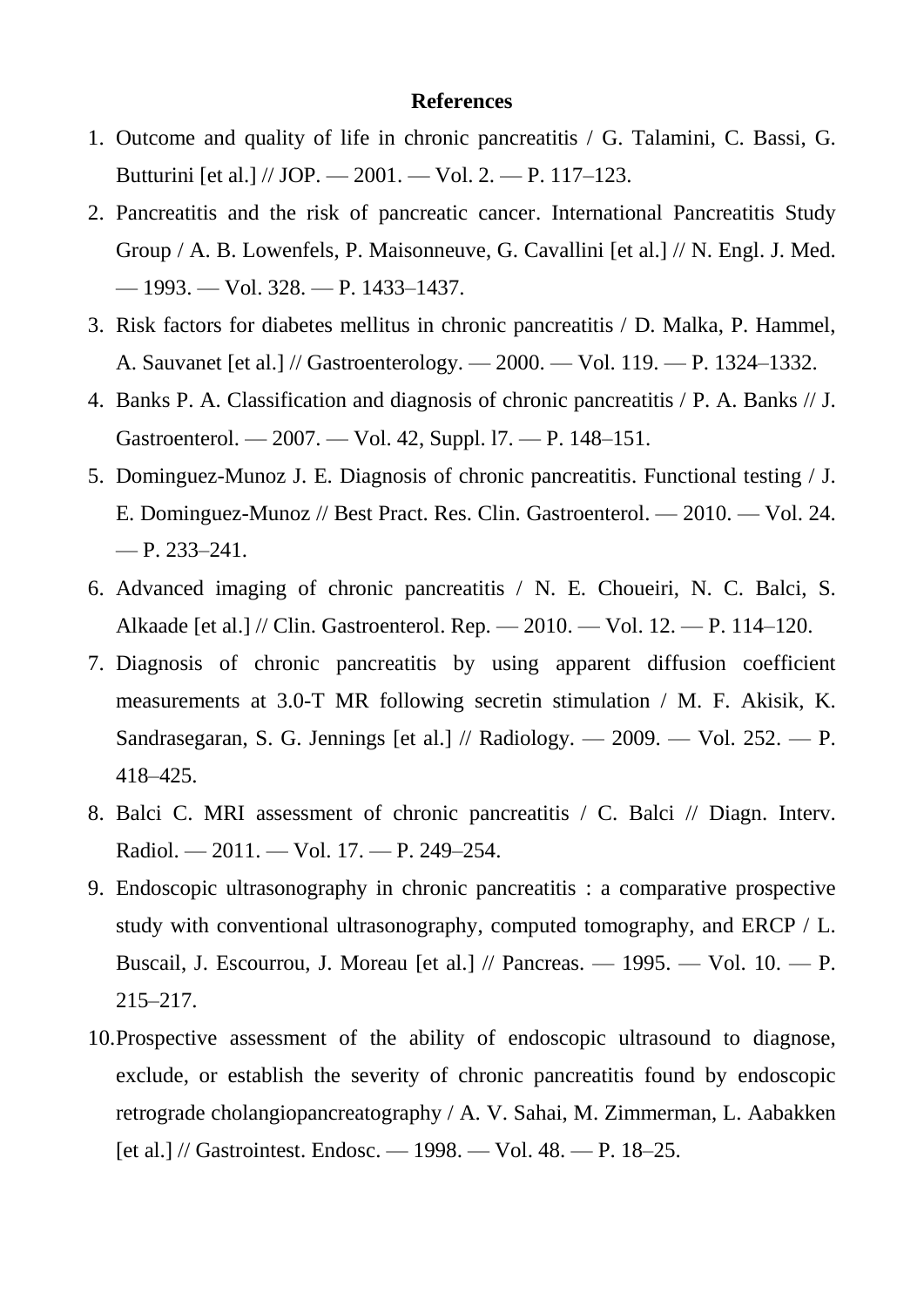- 11.Prospective evaluation of endoscopic ultrasonography, endoscopic retrograde pancreatography, and secretin test in the diagnosis of chronic pancreatitis / M. F. Catalano, S. Lahotu, J. E. Geenen [et al.] // Gastrointest. Endosc. — 1998. — Vol.  $48. - P. 11-17.$
- 12.EUS-based criteria for the diagnosis of chronic pancreatitis : the Rosemont classification / M. F. Catalano, A. Sahai, M. Levy [et al.] // Gastrointest. Endosc. — 2009. — Vol. 69. — P. 1251–1261.
- 13.The reliability of EUS for the diagnosis of chronic pancreatitis : interobserver agreement among experienced endosonographers / M. B. Wallace, R. H. Hawes, V. Durkalski [et al.] // Gastrointest. Endosc. — 2001. — Vol. 53. — P. 294–299.
- 14.Guidelines for therapy of chronic pancreatitis. Consensus Conference of the German Society of Digestive and Metabolic Diseases. Halle, 21–23 November 1996 / J. Mossner, V. Keim, C. Niederau [et al.] // Z. Gastroenterol. — 1998. — Vol. 36. — P. 359–367.
- 15.Guideline for the diagnosis and treatment of chronic pancreatitis / P. C. Bornman, J. F. Botha, J. M. Ramos [et al.] // S. Afr. Med. J. — 2010. — Vol. 100. — P. 845–860.
- 16.Italian consensus guidelines for chronic pancreatitis / L. Frulloni, M. Falconi, A. Gabbrielli [et al.] // Dig. Liver Dis. —2010. — Vol. 42, Suppl. 6. — P. S381– S406.
- 17.Management of pancreatic exocrine insufficiency : Australasian Pancreatic Club recommendations / J. Toouli, A. V. Biankin, M. R. Oliver [et al.] // Med. J. Aust. — 2010. — Vol. 193. — P. 461–467.
- 18.[Guidelines for diagnosis and treatment of chronic pancreatitis. Recommendations of the Working Group of the Polish National Consultant in Gastroenterology and the Polish Pancreatic Club] / K. Zuk, E. Czkwianianc, M. Degowska [et al.] // Przegktd. Gastroenterol. — 2011. — Vol. 6. — P. 339–352.
- 19.Johnson C. D. National statistics for diet, alcohol consumption, and chronic pancreatitis in England and Wales, 1960–88 / C. D. Johnson, S. Hosking // Gut. — 1991. — Vol. 32. — P. 1401–1405.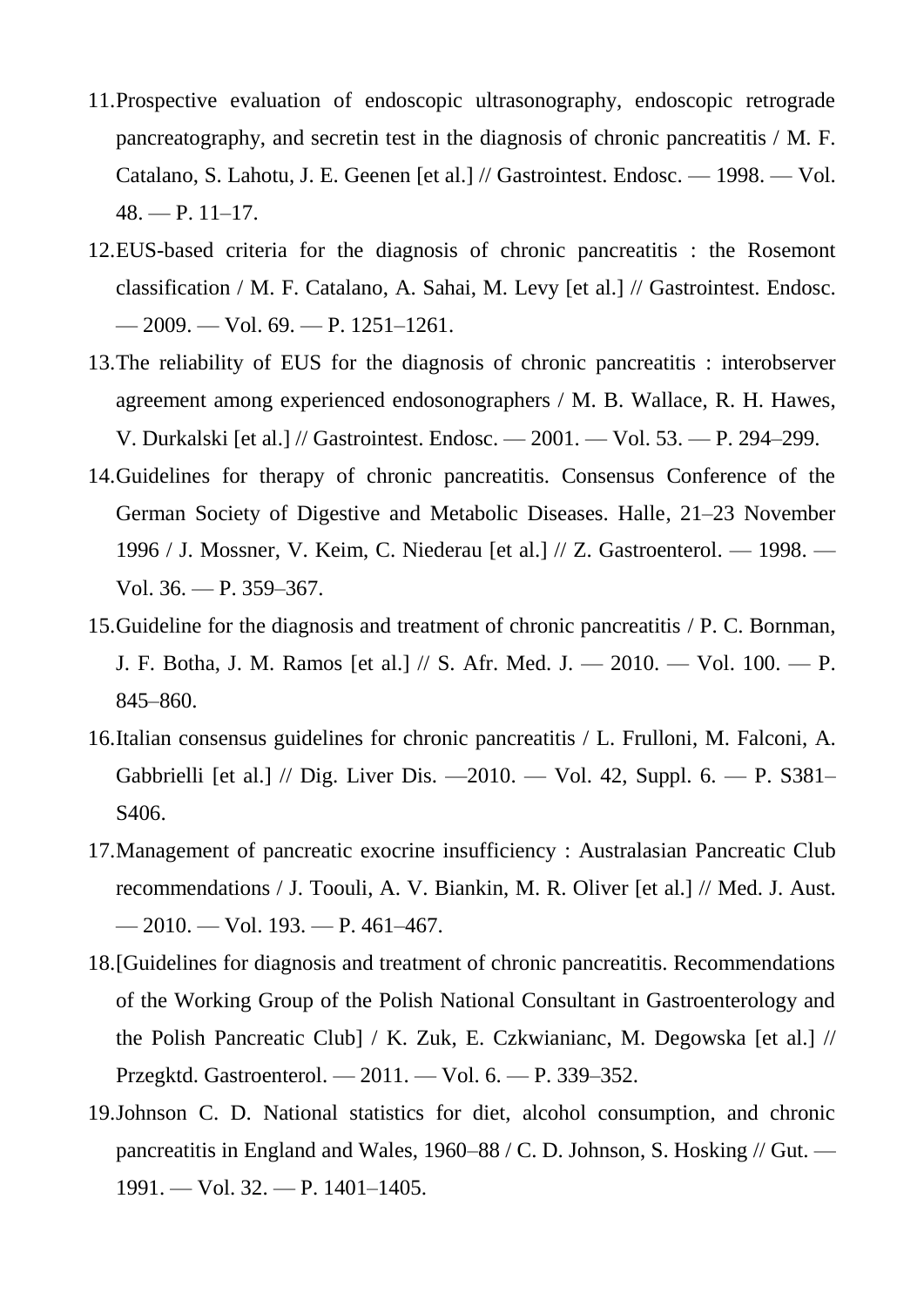- 20.Incidence, prevalence and survival of chronic pancreatitis : a population-based study / D. Yadav, L. Timmons, J. T. Benson [et al.] // Am. J. Gastroenterol. — 2011. — Vol. 106. — P. 2192–2199.
- 21.Jaakkola M. Pancreatitis in Finland between 1970 and 1989 / M. Jaakkola, I. Nordback // Gut. — 1993. — Vol. 34. — P. 1255–1260.
- 22.Incidence of alcoholic chronic pancreatitis in Copenhagen / B. N. Andersen, N. T. Pedersen, J. Scheel [et al.] // Scand. J. Gastroenterol. — 1982. — Vol. 17. — P. 247–252.
- 23.Dzieniszewski J. Chronic pancreatitis in Warsaw / J. Dzieniszewski, M. Jarosz, J. Ciok // Mater. Med. Pol. — 1990. — Vol. 22. — P. 202–204.
- 24.Epidemiology of pancreatic diseases in Luneburg county. A study in a defined German population / P. G. Lankisch, C. Assmus, P. Maisonneuve [et al.] // Pancreatology. — 2002. — Vol. 2. — P. 469–477.
- 25.Incidence of chronic pancreatitis in the Czech Republic / P. Dite, K. Stary, I. Novotny [et al.] // Eur. J. Gastroenterol. Hepatol. — 2001. — Vol. 13. — P. 749– 750.
- 26.Estimation of the prevalence and incidence of chronic pancreatitis and its complications / P. Levy, M. Barthet, B. R. Mollard [et al.] // Gastroenterol. Clin. Biol. — 2006. — Vol. 30. — P. 838-844.
- 27.Otsuki M. Chronic pancreatitis in Japan: epidemiology, prognosis, diagnostic criteria, and future problems / M. Otsuki // J. Gastroenterol. — 2003. — Vol. 38.  $-$  P. 315–326.
- 28.Prognosis of chronic pancreatitis : an international multi-center study. International Pancreatitis Study Group / A. B. Lowenfels, P. Maisonneuve, G. Cavallini [et al.] // Am. J. Gastroenterol. — 1994. — Vol. 89. — P. 1467–1471.
- 29.Lowenfels A. B. Defining the role of smoking in chronic pancreatitis / A. B. Lowenfels, P. Maisonneuve // Clin. Gastroenterol. Hepatol. — 2011. — Vol. 9. — P. 196–197.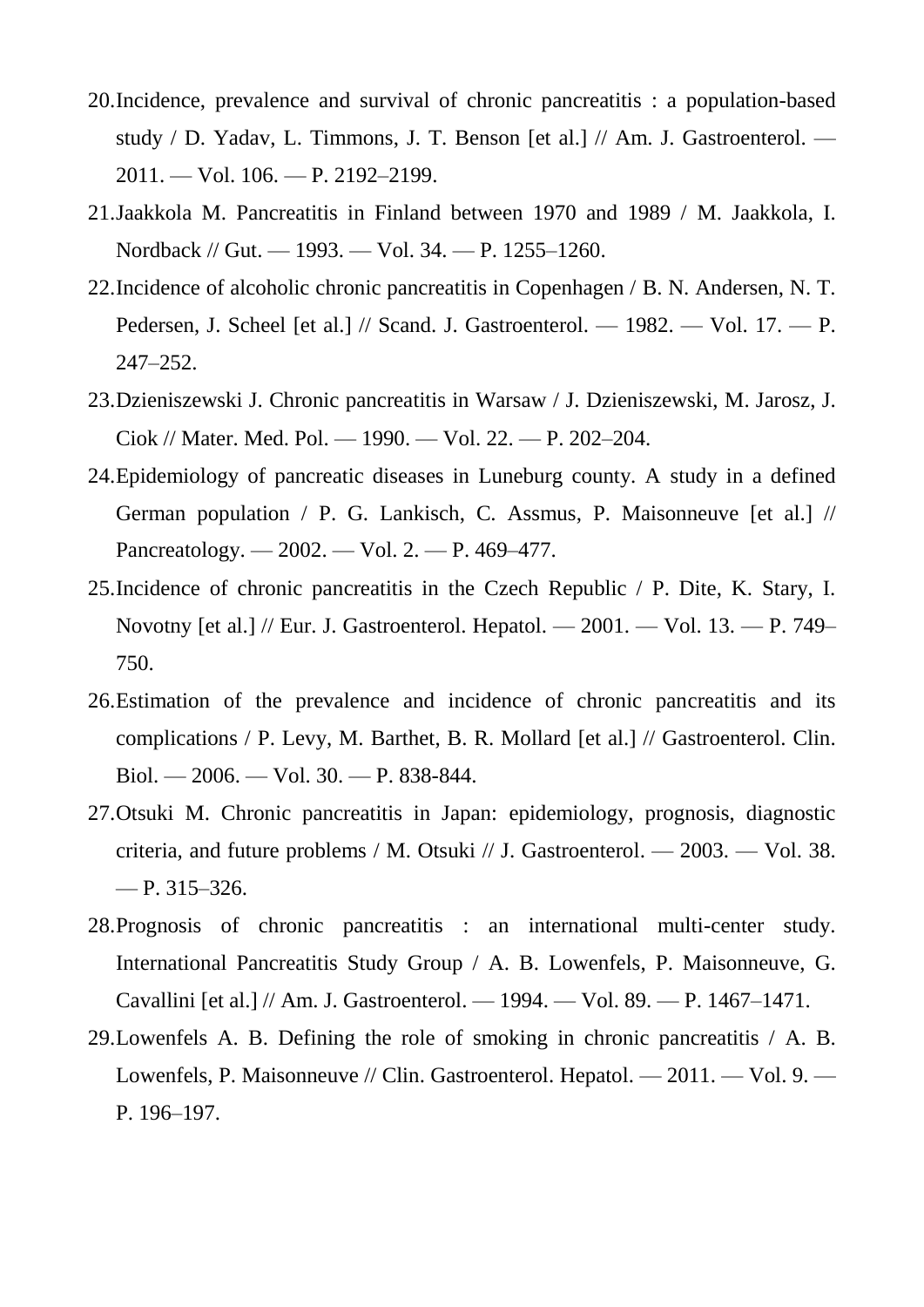- 30.Alcohol and smoking as risk factors in an epidemiology study of patients with chronic pancreatitis / G. A. Cote, D. Yadav, A. Slivka [et al.] // Clin. Gastroenterol. Hepatol. — 2011. — Vol. 9. — P. 266–273.
- 31.Smoking as a cofactor for causation of chronic pancreatitis : a metaanalysis / A. Andriulli, E. Botteri, P. L. Almasio [et al.] // Pancreas. — 2010. — Vol. 39. — P. 1205–1210.
- 32.Smoking is underrecognized as a risk factor for chronic pancreatitis / D. Yadav, A. Slivka, S. Sherman [et al.] // Pancreatology. — 2010. — Vol. 10. — P. 713– 719.
- 33.Prevalence and clinical features of chronic pancreatitis in China : a retrospective multicenter analysis over 10 years / L. W. Wang, Z. S. Li, S. D. Li [et al.] // Pancreas. — 2009. — Vol. 38. — P. 248–254.
- 34.European Commission. Report on Alcohol in Europe : [электронный ресурс]. Режим доступа: http://ec.europa.eu/health-eu.news\_alcoholineurope\_en.htm
- 35.Survival rates and cause of death in 174 patients with chronic pancreatitis / S. Pedrazzoli, C. Pasquali, S. Guzzinati [et al.] // J. Gastrointest. Surg. — 2008. — Vol. 12. — P. 1930–1937.
- 36.The sixth nationwide epidemiological survey of chronic pancreatitis in Japan / M. Hirota, T. Shimosegawa, A. Masamune [et al.] // Pancreatology. — 2012. — Vol.  $12. - P. 79 - 84.$
- 37.Ammann R. W. Natural history of chronic pancreatitis / R. W. Ammann // Digest. Surg. — 1994. — Vol. 11. — P. 267–274.
- 38.The emerging role of smoking in the development of pancreatitis / M. Alexandre, S. J. Pandol, F. S. Gorelick [et al.] // Pancreatology. — 2011. — Vol. 11. — P. 469–474.
- 39.Ammann R. W. Course of alcoholic chronic pancreatitis : a prospective clinicomorphological long-term study / R. W. Ammann, P. U. Heitz, G. Kloppel // Gastroenterology. — 1996. — Vol. 111. — P. 224–231.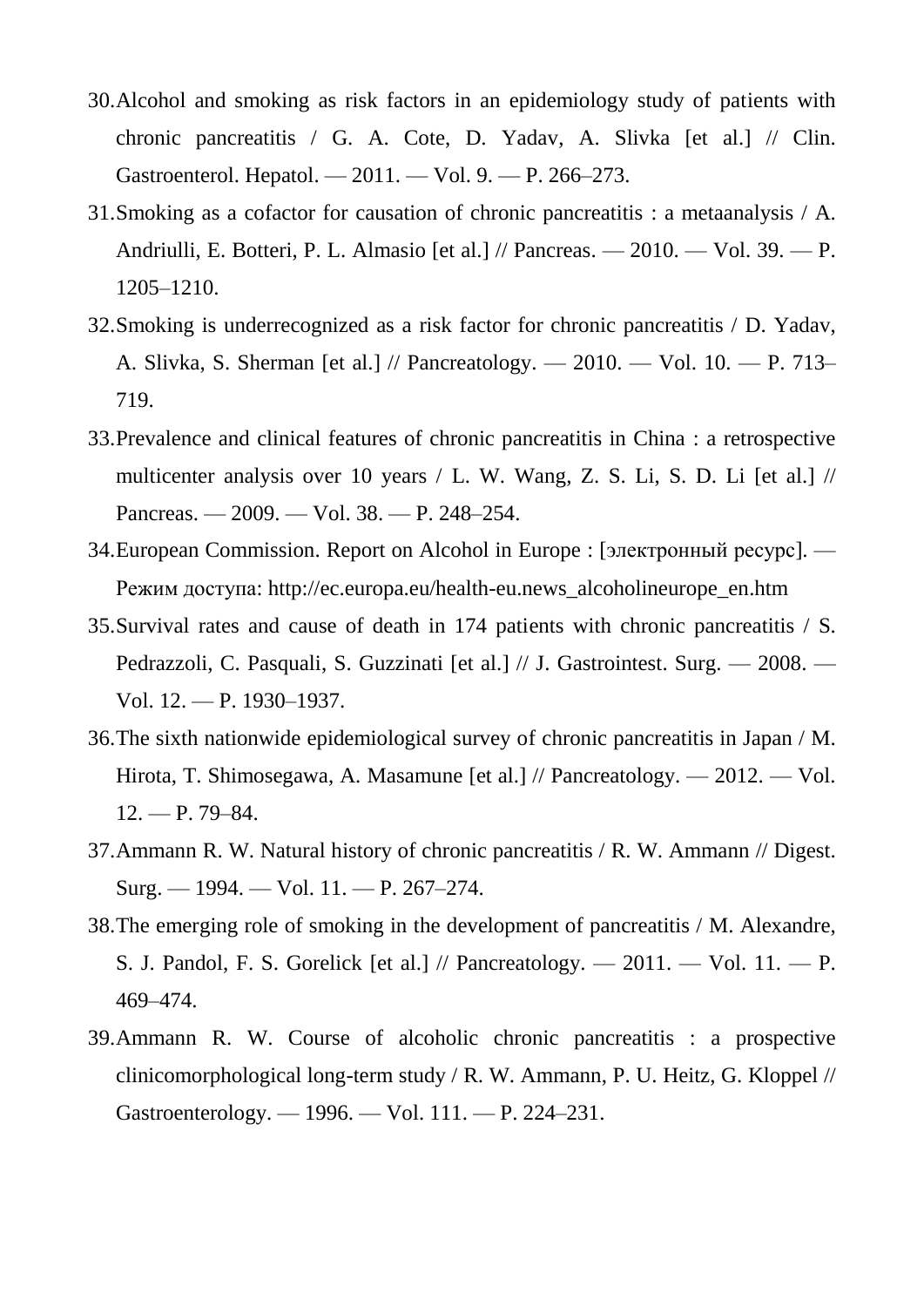- 40.Course and outcome of chronic pancreatitis : longitudinal study of a mixed medical-surgical series of 245 patients / R. W. Ammann, A. Akovbiantz, F. Largader [et al.] // Gastroenterology. — 1984. — Vol. 86. — P. 820–828.
- 41.Long-term follow-up of patients with chronic pancreatitis in Italy / G. Cavallini, L. Frulloni, P. Pederzoli [et al.] // Scand. J. Gastroenterol. — 1998. — Vol. 33. — P. 880–889.
- 42.Chronic pancreatitis. Long term pain relief with or without surgery, cancer risk, and mortality / P. J. Thuluvath, D. Imperio, S. Nair [et al.] // J. Clin. Gastroenterol.  $-2003. - Vol. 36. - P. 159-165.$
- 43.Schnelldorfer T. Operative management of chronic pancreatitis : long-term results in 372 patients / T. Schnelldorfer, D. N. Lewin, D. B. Adams // J. Am. Coll. Surg. — 2007. — Vol. 204. — P. 1039–1045.
- 44.Mortality risk factors in chronic pancreatitis / A. Seicean, M. Tantau, M. Grigorescu [et al.] // J. Gastrointestin. Liver Dis. — 2006. — Vol. 15. — P. 21– 26.
- 45.Mortality factors associated with chronic pancreatitis. Unidimensional and multidimensional analysis of a medical-surgical series of 240 patients / P. Levy, C. Milan, J. P. Pignon [et al.] // Gastroenterology. — 1989. — Vol. 96. — P. 1165–1172.
- 46.Mortality in relation to smoking : 50 years' observations on male British doctors / R. Doll, R. Peto, J. Boreham [et al.] // BMJ. — 2004. — Vol. 328. — P. 1519.
- 47.INED : [электронный ресурс]. Режим доступа: http://www.iiied.fr/en/pop\_figures/france/deaths\_causes\_mortality/life\_expectanc y/
- 48.<sup>13</sup>C-mixed triglyceride breath test to assess oral enzyme substitution therapy in patients with chronic pancreatitis / J. E. Dominguez-Munoz, J. Iglesias-Garcia, M. Vilarino-Insua [et al.] // Clin. Gastroenterol. Hepatol. — 2007. — Vol. 5. — P. 484–488.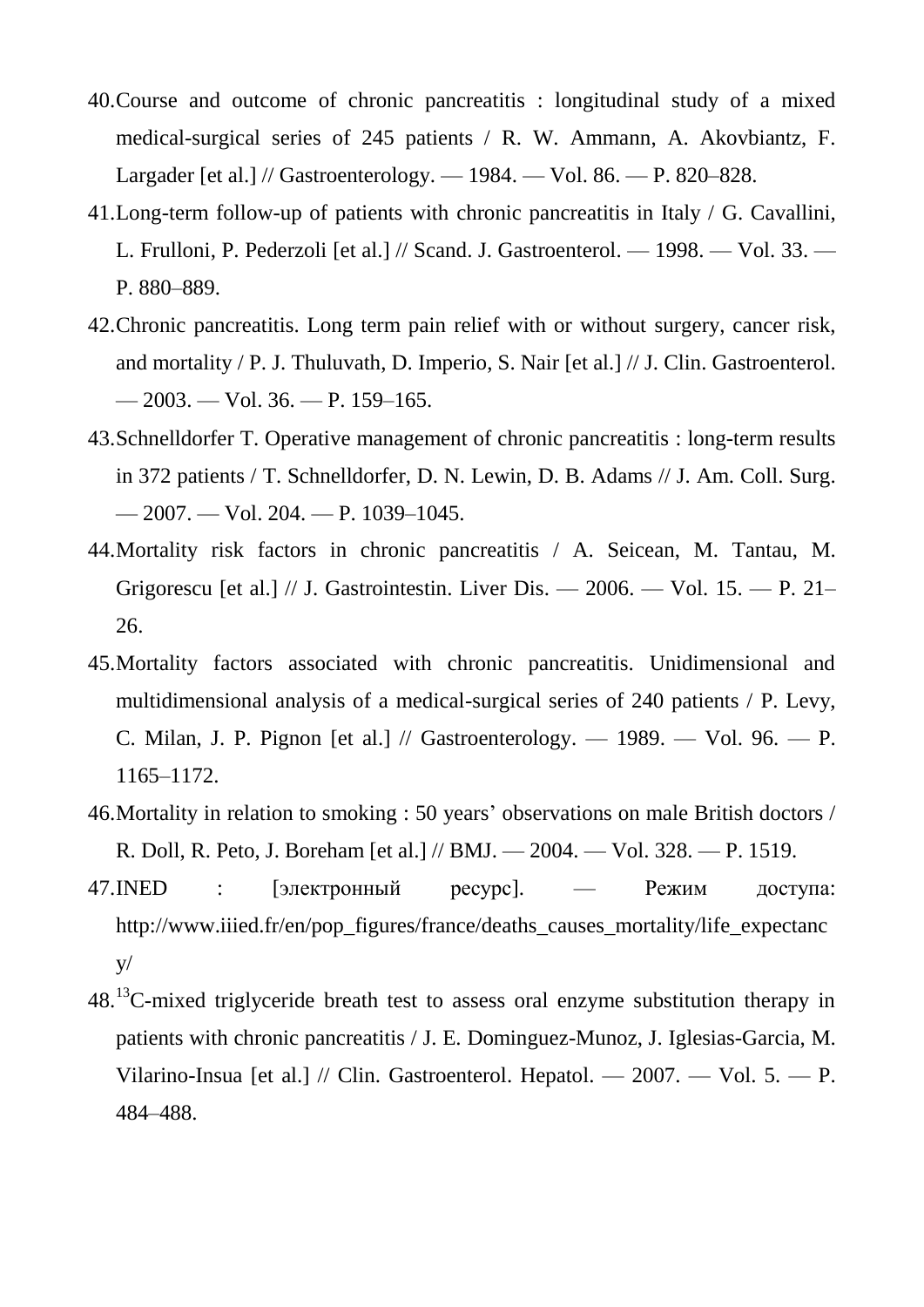- 49.Faecal elastase 1: not helpful in diagnosing chronic pancreatitis associated with mild to moderate exocrine pancreatic insufficiency / P. G. Lankisch, I. Schmidt, H. Konig [et al.] // Gut. — 1998. — Vol. 42. — P. 551–554.
- 50.Siegmund E. [The diagnostic validity of non-invasive pancreatic function tests—a meta-analysis] / E. Siegmund, J. M. Lohr, P. Schuff-Werner // Z. Gastroenterol. — 2004. — Vol. 42. — P. 1117–1128.
- 51.Fat malabsorption screening in chronic pancreatitis / V. Dumasy, M. Delhaye, F. Cotton [et al.] // Am. J. Gastroenterol. — 2004. — Vol. 99. — P. 1350–1354.
- 52.Armbrecht U. Chronic pancreatitis: weight loss and poor physical performance experience from a specialized rehabilitation centre / U. Armbrecht // Rehabilitation (Stuttg). — 2001. — Vol. 40. — P. 332–336.
- 53.Hammer H. F. Pancreatic exocrine insufficiency: diagnostic evaluation and replacement therapy with pancreatic enzymes / H. F. Hammer // Dig. Dis. — 2010. — Vol. 28. — P. 339–343.
- 54.Garg P. K. Survey on chronic pancreatitis in the Asia-Pacific region / P. K. Garg, R. K. Tandon // J. Gastroenterol. Hepatol. — 2004. — Vol. 19. — P. 998–1004.
- 55.Clinical pathology of pancreatic disorders (pathology and laboratory medicine) / Ed. J. A. Lott. — Totowa, NJ : Humana Press Inc., 1997. — 232 p.
- 56.Cholecystokinin secretion in patients with chronic pancreatitis and after different types of pancreatic surgery / E. H. Eddes, A. A. Masclee, H. A. Gielkens [et al.] // Pancreas. — 1999. — Vol. 19. — P. 119–125.
- 57.Jarosz M. 20-years prospective epidemiological-clinical observations of the chronic pancreatitis / M. Jarosz, J. Dzieniszewski, M. Orzeszko // Gastroenterogia Polska. — 2003. — Vol. 10. — P. 371–378.
- 58. PanCroInfAISF Study Group. Chronic pancreatitis : report from a multi-center Italian survey (PanCroInfAISP) on 893 patients / L. Frulloni, A. Gabbrielli, R. Pezzilli [et al.] // Dig. Liver. Dis. — 2009. — Vol. 41. — P. 311–317.